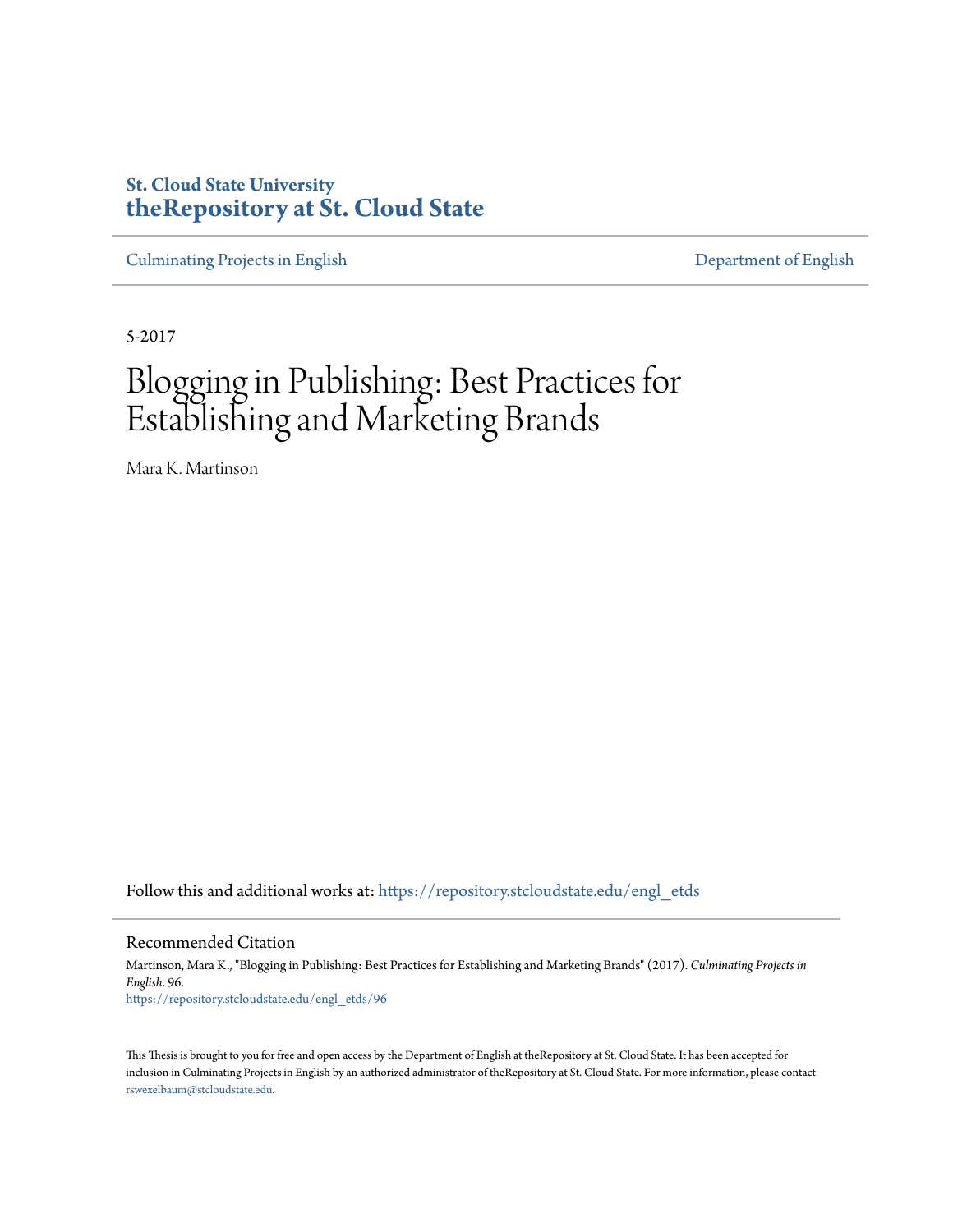## **Blogging in Publishing:**

## **Best Practices for Establishing and Marketing Brands**

by

Mara Kristine Martinson

A Thesis

Submitted to the Graduate Faculty of

St. Cloud State University

in Partial Fulfillment of the Requirements

for the Degree of

Master of Arts

in English Studies

May 2017

Thesis Committee: Dr. Matthew Barton, Chairperson Dr. Sharon Cogdill Dr. Beth Berila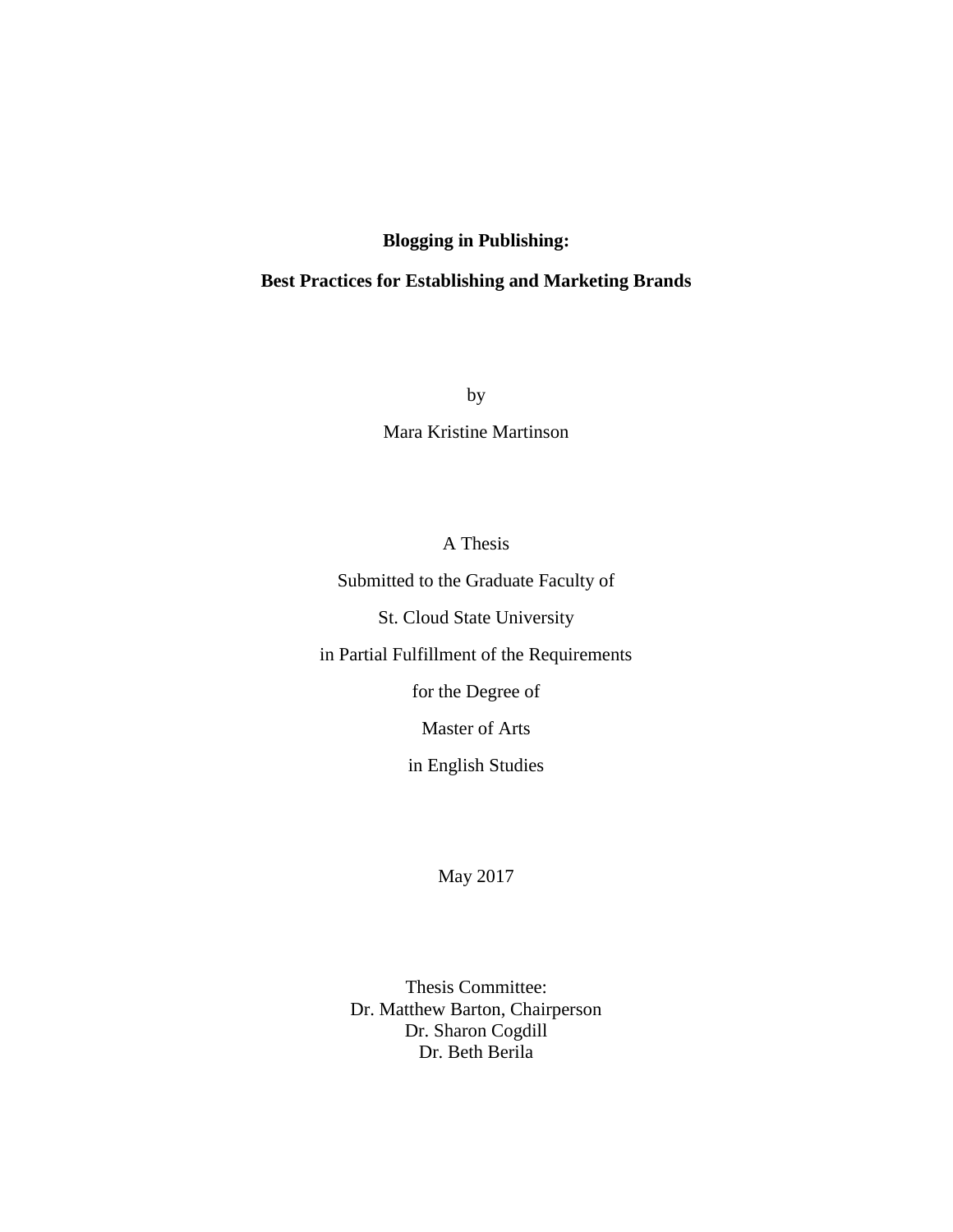## **Abstract**

The purpose of this research is to explore the world of blogging and how it can be used to market and establish a publisher's brand to the specific audience of current and potential authors and readers. While blogging has been a frequent topic in publishing circles, it has only recently emerged as a crucial marketing strategy that companies utilize to promote, strengthen, and progress their brands in various fields. All through this thesis, I will discuss the issues related to any social media advertising agent, analyze how communities are formed online and the advantage of doing so, the many ways blogging is used by publishers, and the best practices to ensure their blogs are not only sustainable but safe and successful in improving their brand and reputation.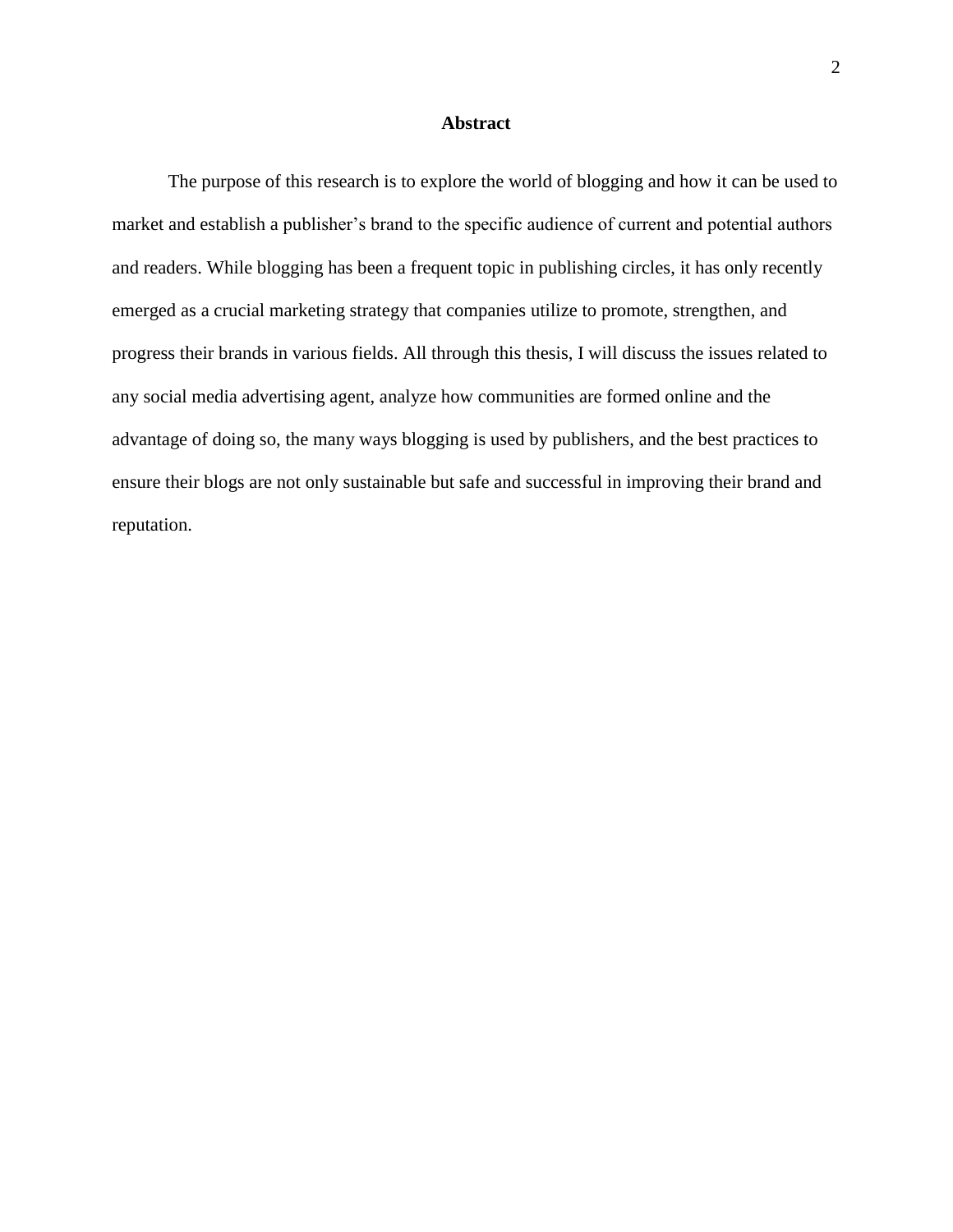## **Acknowledgments**

I would like to thank my committee for their insights and encouragement during this academic year. Their patience during the most critical and grueling moments has helped make this process comfortable and all the more rewarding.

I would like to dedicate this thesis to my unconditional family—for their love and care. They have supported and fortified my academic endeavors, even when I was unsure of my abilities. And for their reassurance, I am truly grateful. I feel honored to graduate from St. Cloud State University and share this thesis with you all.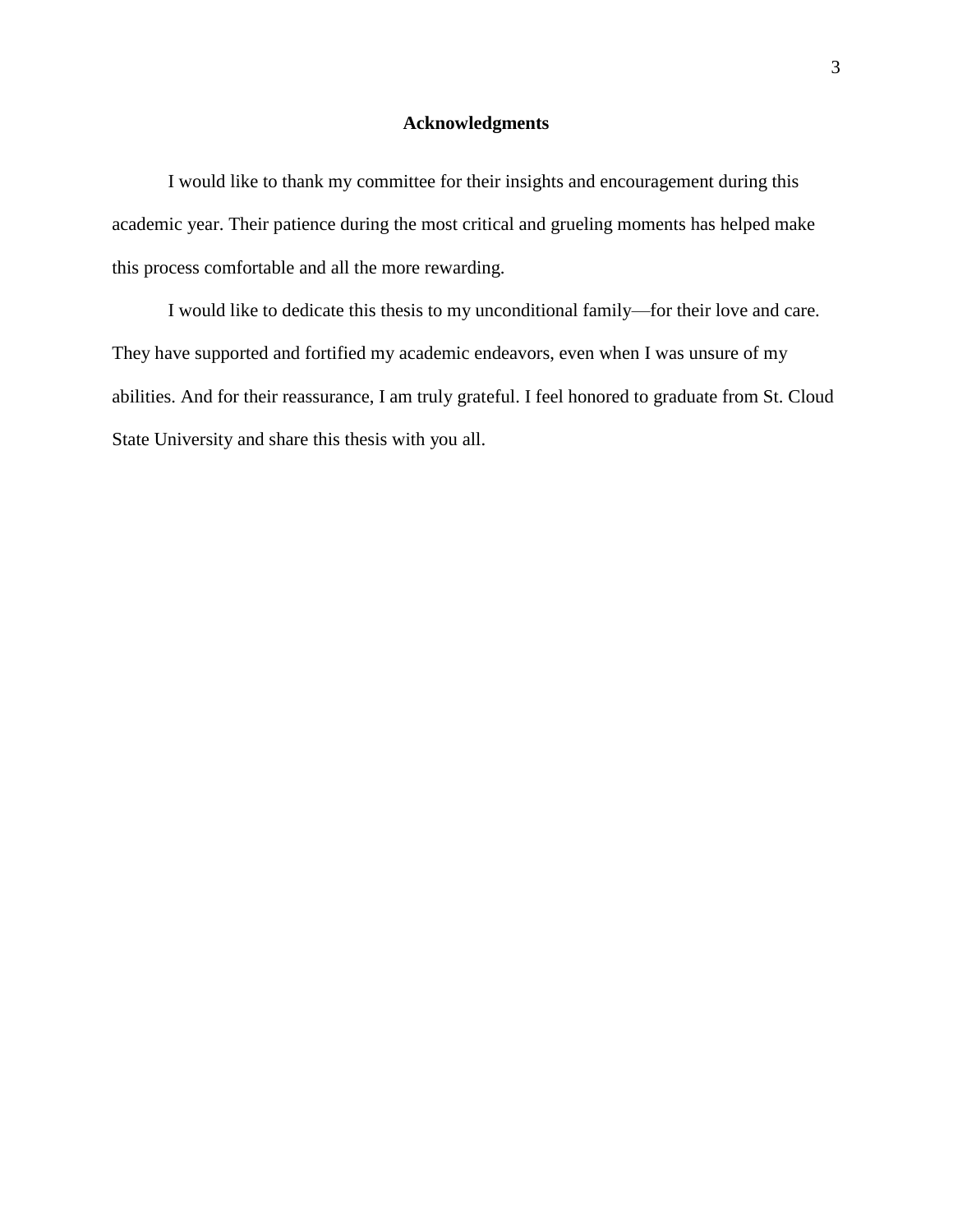| Chapter<br>Page |
|-----------------|
|                 |
|                 |
|                 |
|                 |
|                 |
|                 |
|                 |
|                 |
|                 |
|                 |
|                 |
|                 |
|                 |
|                 |
|                 |
|                 |
|                 |

# **Table of Contents**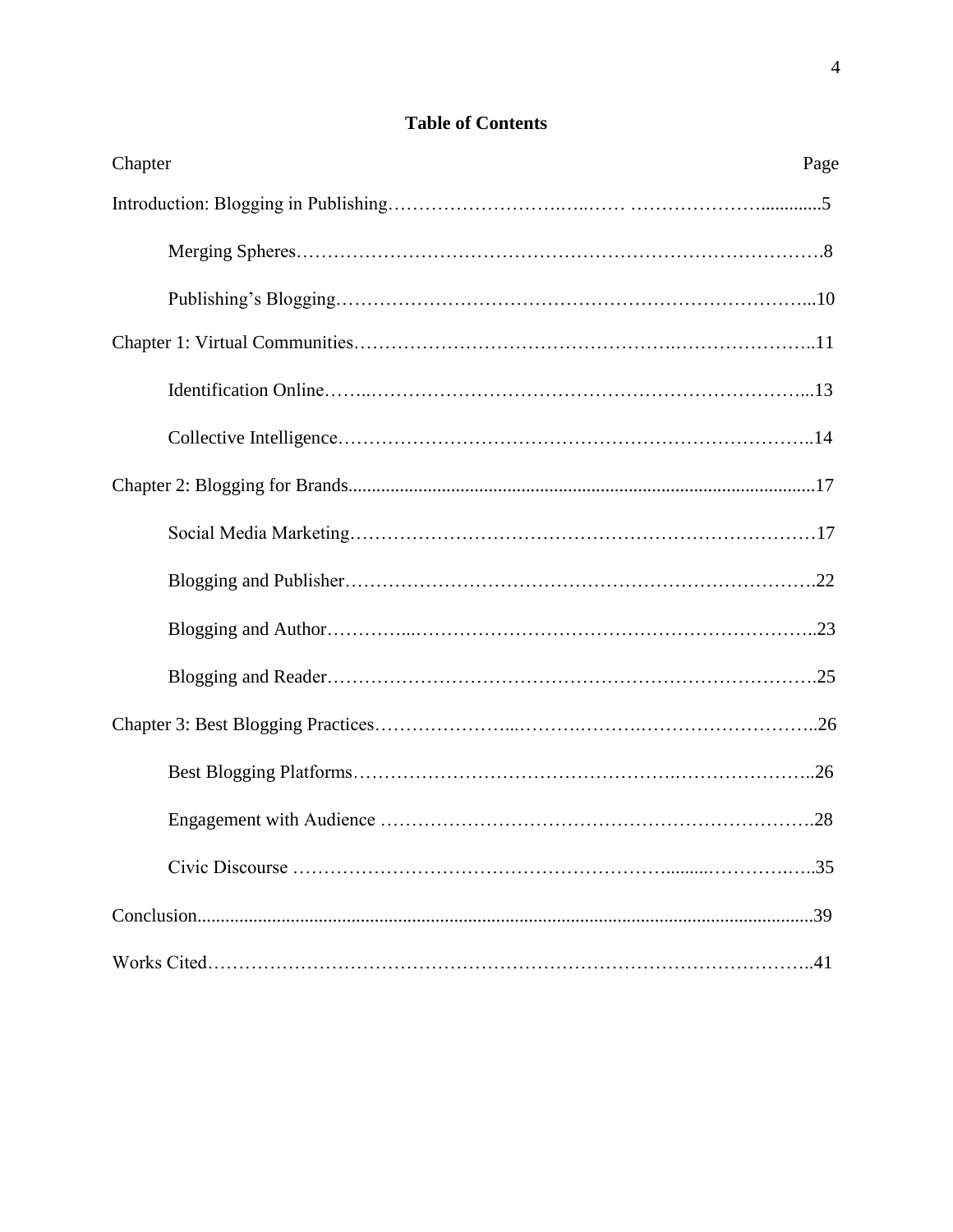#### **Introduction: Blogging in Publishing**

Online blogging's popularity has blossomed in recent years. This increase is due to the connectivity that blogging allows for its users. When one has a blog of their own, they are able to share their interests freely and connect and follow other bloggers that might have similar interests as them. Psychologists, Laura J. Gurak and Smiljana Antonijevic, describe blogs as imperative and essential in demonstrating important elements of human desire. These elements allow bloggers using the blog format to express their individuality, create communities where bloggers can connect with others similar to them, and fully solidify technological advances of twentieth century digital communication (60). And in the following four chapters, we will explore the world of blogging and establish how it can be used to market and grow a publisher's brand to audiences including authors and readers. While blogging has been a frequent topic in the publishing field, it has only recently emerged as a crucial marketing strategy that companies utilize to promote, strengthen, and progress their brands in various fields.

All through this thesis, I will discuss the dawn of private and public worlds merging online, analyze how communities are formed online and the advantages of doing so, the many topics blogging publishers may use to appeal to their audiences, and the best practices to ensure their blogs are not only sustainable but safe and successful in improving business brand and reputation

Blogging has been around longer than Myspace, Facebook, Twitter, Instagram, Tumblr, and all the rest. Blogger was the first blogging engine launched on August 23, 1999 by San Francisco startup Pyra Labs (Wibbels). And it can be said that all other social media sites branched from blogging because when we look at Facebook posts, Pinterest pins, Tumblr posts, and so on, we notice that they are microblogs; they may certainly be in different writing forms,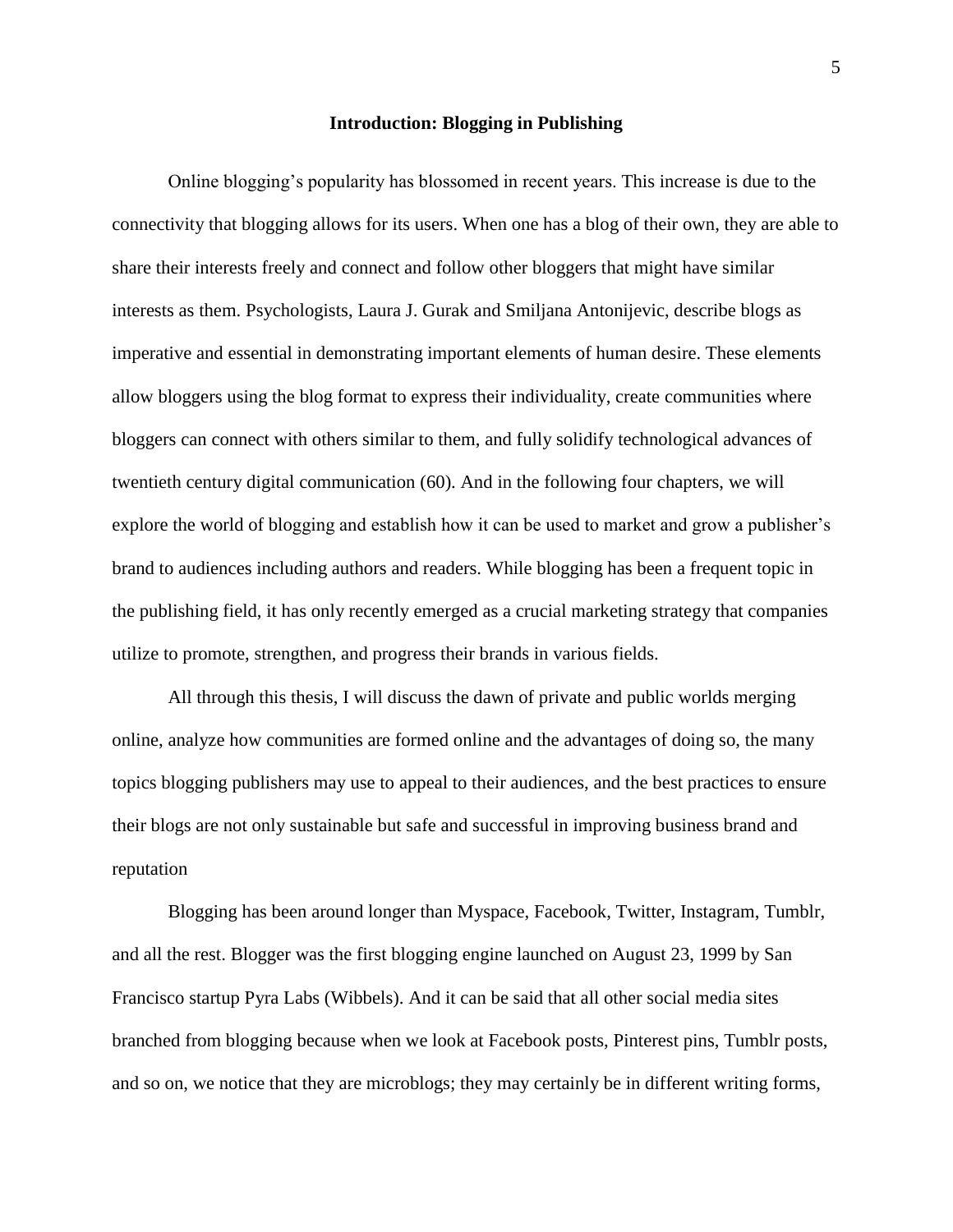but they serve similar purposes and provide an audience with information. The information presented on blog posts is exceptionally unique from other social media outlets in the opportunities that they provide users. For example, bloggers are expected to treat their sites like online diaries (Wibbels). Of course, the purpose of a diary or journal is to be candid without fear of judgment, and unlike other social media sites, blogger Jane Friedman relays,

> Meaningful blogging requires patience and persistence, as well as a willingness to learn what comprises good, compelling online-driven or online-only writing. It's not the same as writing for formal publication or in other genres/mediums—or even for websites other than your own.

Friedman's notes demonstrate the potential that blogging has for companies. While Facebook or any other social media platform can be used without much effort or thought (because comprising a Facebook or Twitter post takes a couple minutes), a blog post is lengthy. When written successfully (for the company's online purpose), they must fully comprehend the medium of blogging and the implications if blogs becomes fruitless. Notwithstanding, a successful blog can elevate businesses and increase brand presence online and in the virtual communities around them.

Bloggers have an audience and while bloggers may receive pleasure and enjoyment from writing their perspective, there is also an audience of likeminded people that want to engage in the blogger's topic with comments and dialogue. Clearly, blogging can be applied to any business model too, but its success is completely different and dependent on the effort behind the blogger.

Publishers should have blogs because they need a site for their businesses where they can frequently update and add information, and a blog format is the easiest platform to do so. Marketing blogger, Corey Wainwright explains, ["Blog content](https://library.hubspot.com/blog-editorial-calendar?_ga=2.166163449.657225313.1495420933-443024355.1495420933) keeps your social media presence going." So using any blogging site will offer a publisher and their audience more ease than a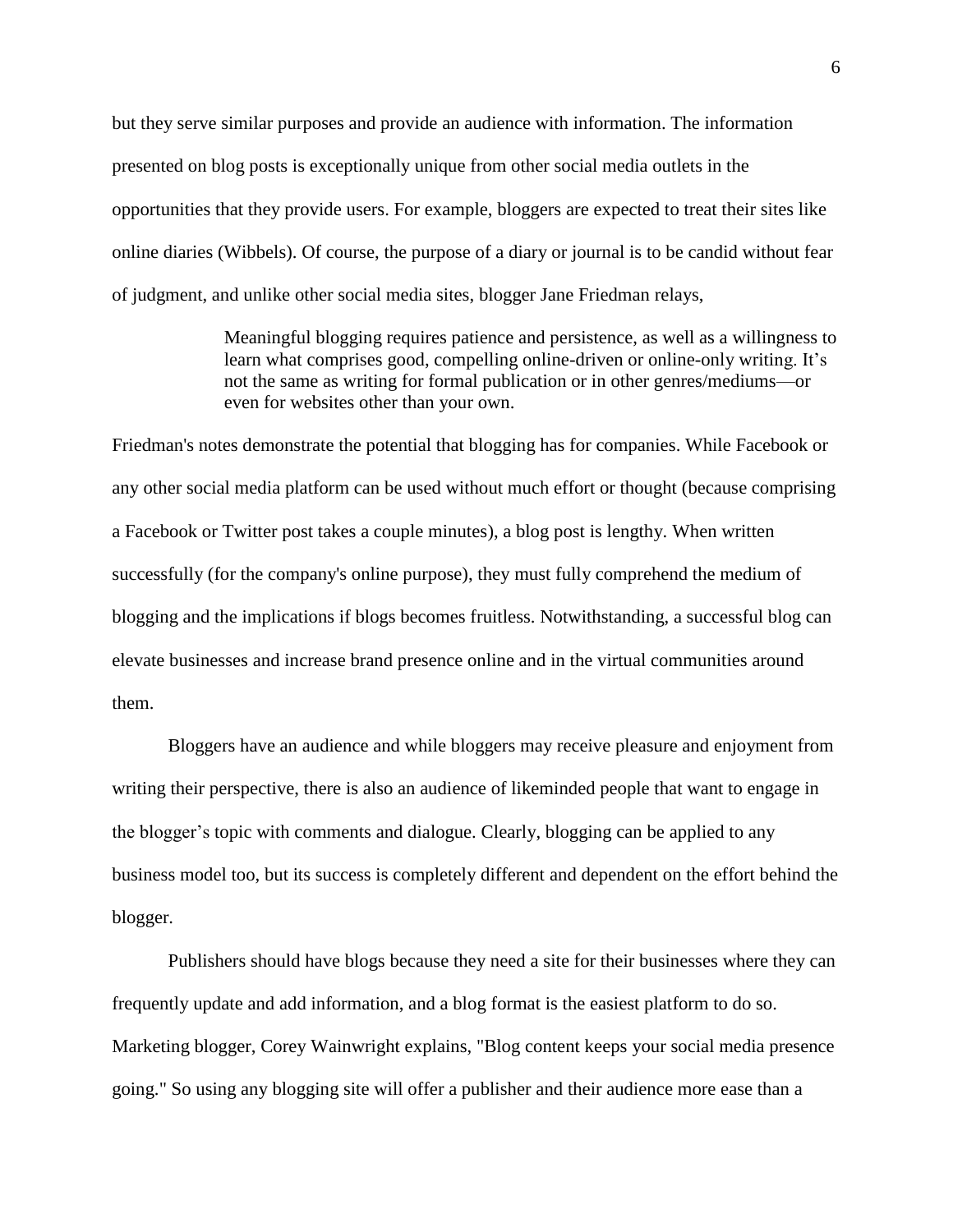website. For instance, blogging is made up of posts, each post having its own title. These posts can be short or lengthy entries separate from all other posts, and may be tagged into different categories of interest. Doing so is convenient for audience members and also offers the element of immediacy (Fang).

Audiences also have the opportunity to subscribe. Subscribing is important in social media marketing, because when an individual subscribes to a blog, every time the author publishes a post, the subs (i.e. subscribers) will receive an email notifying them of the company's new post, and the email will include a link that brings them to the direct post. And while they are reading that new post, they may also navigate through the rest of the posts and explore the chronological post archive. Though hosting this traffic is important in developing a following, blogging also allows further *engagement,* manifesting in commenting. This commenting capability may address publishers or other audience members in attempts to voice concerns and build a community of authors and readers centered on the business. These are important aspects in developing and supporting a customer base (Hyder).

This thesis aims to take the following journey: I will use an ethnographic approach supplied with personal experiences to examine how blogging may be used in publishing; I will move to demonstrate how social media is double dipping into not only our personal and public lives, but also our private lives and how that is exhibited online in virtual communities. These communities created online may be done in any social media setting and while I examine the traditional and spatial features of communities, that similar mindset will be applied to a blogging community to prove that individuals can identify online and form connections helping them engage. This engagement has two outcomes, respectfully—the ability to form a collective intelligence model between authors and readers and expand publishers' brands. These goals will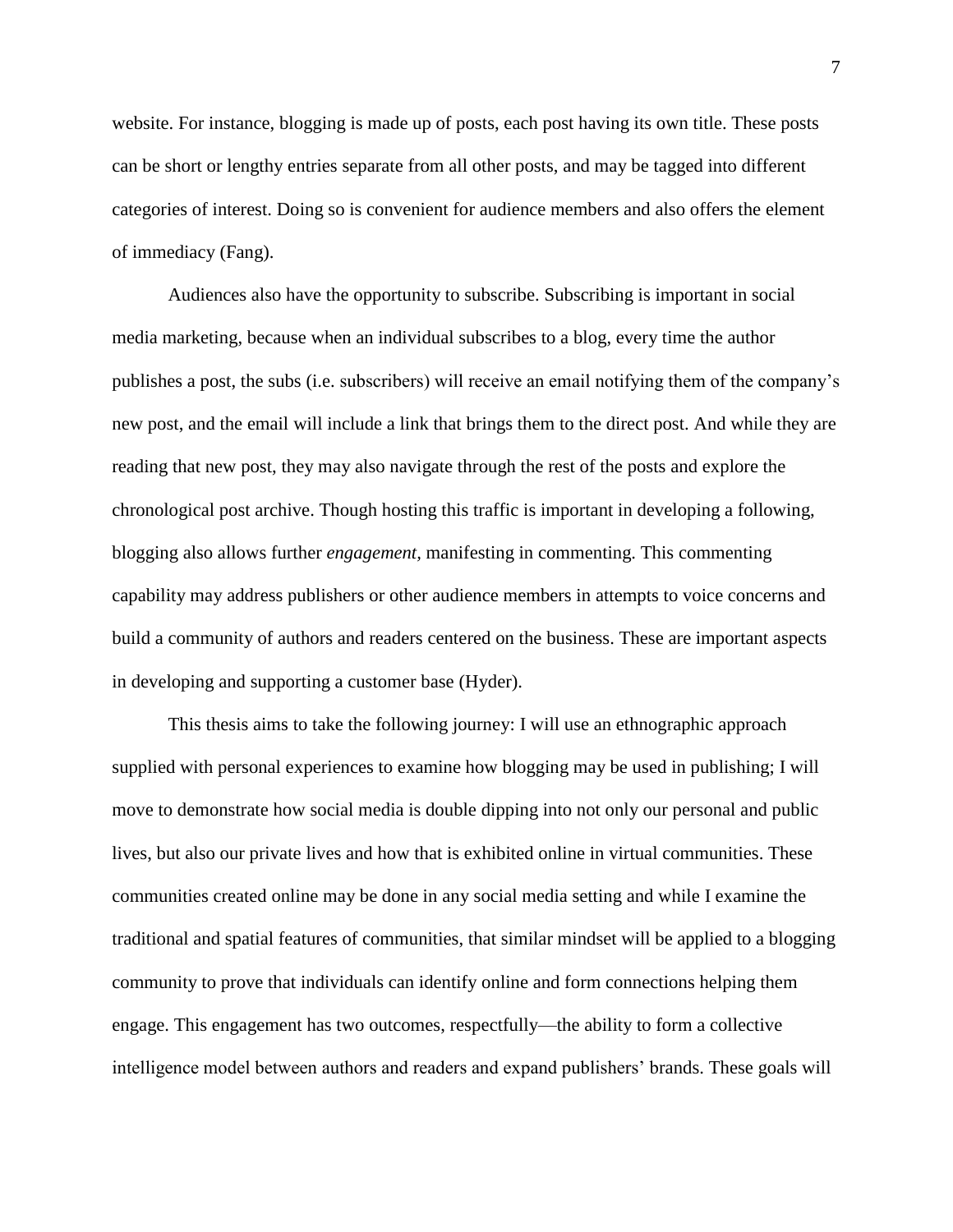be supplemented with suggestions for how to successfully run a blog in terms of using appropriate platforms, promoting civic discussions, and being weary of Internet trolls. The rest of this thesis will illustrate how to successfully maneuver a blog and grow a company into a leading name in the publishing field.

Blogging seems to be the most authentic style of writing on social media because bloggers aim to develop a following. If bloggers are too blunt and personal, they may not build that following and if they are too professional and bland, they may seem boring to their readers. So striking a balance between relatability and social decorum is imperative because readers want to feel they can relate to the reader, and the most effective way to do this is through *authenticity* and encapsulating the essence of a company's spirit in the tone of posts.

Sabine Trepte and Leonard Reinecke, authors of *Privacy Online: Perspectives on Privacy and Self-disclosure in the Social Web,* describe being truly authentic online as,

> There is still a divide between being truly authentic and still remaining private because although like in daily conversations, we can withhold information, we can have difficulty also doing this online. (61)

Despite what most might think, Trepte and Reinecke are indicating in this passage that authenticity is more possible online. This concept goes well with the notion that privacy has the ability to facilitate self-evaluation and surprisingly, this can be done online. Even online, people can feel safe and secure to reflect on feelings and identity in secure spaces such as close communities and even blogging communities.

#### **Merging Spheres**

In order to come to the place of authenticity in blogging, the lines of professionalism have blurred with privacy and thus, our private and public lives have merged. In his book, *The Structural Transformation of the Public Sphere: An Inquiry into a Category of Bourgeois*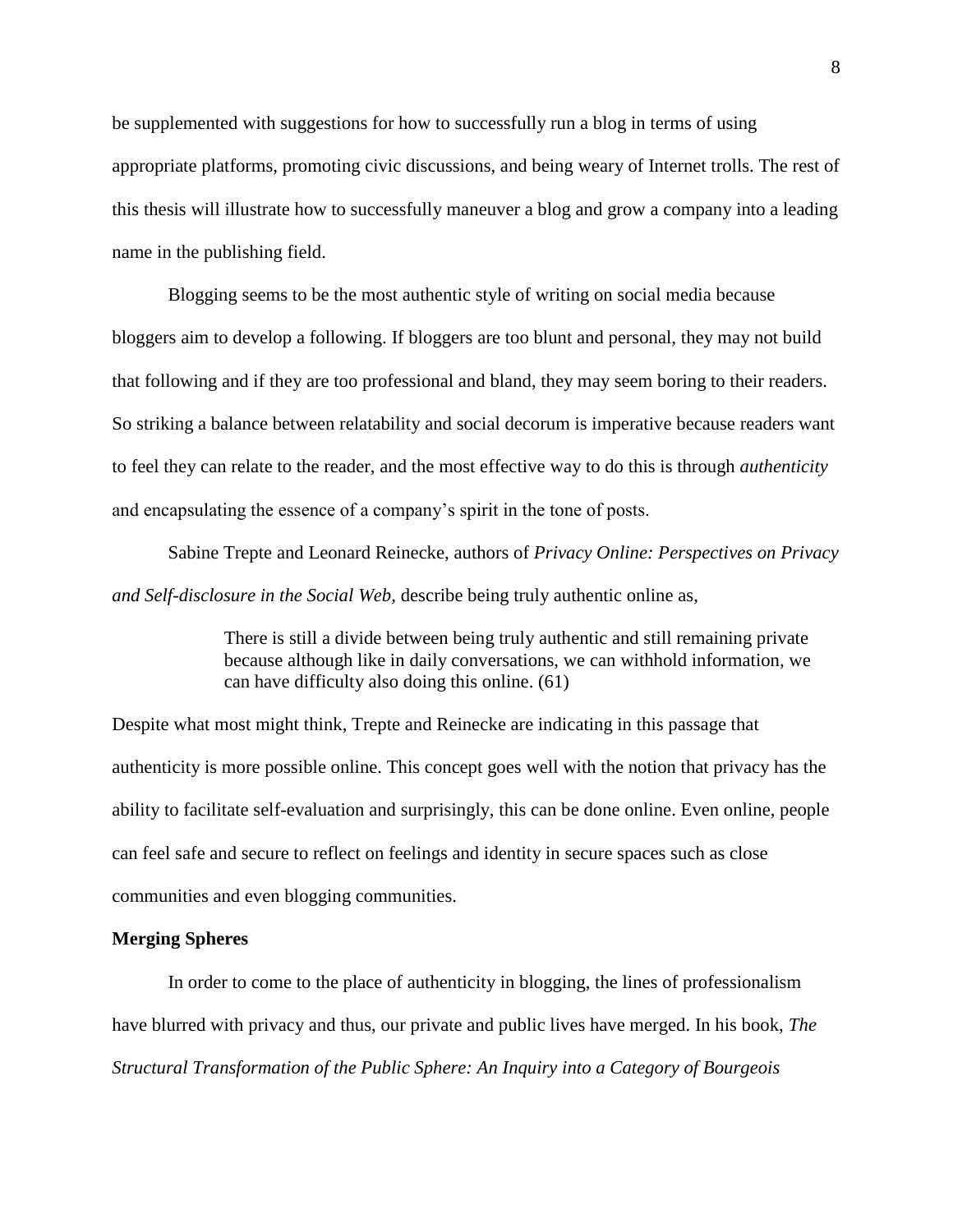*Society*, Habermas delves into the idea of privacy in society. He conveys that there is a tension between state and society, but that it is considered a *public sphere* (141). Inside of this *public sphere,* Habermas indicates that a *private sphere* persists and works to be a sphere "of private autonomy only to the degree to which it became emancipated from the mercantilist regulation" (141). This passage relays the issue of original *private spheres*; they initially were obscured and could only be private to a point until they pushed against society's authority figures and laws. We might adapt this *private sphere* as a safe place, and this safe place as a small alcove where individuals can express themselves. Individuals could use these private realms to escape from authority and be free to share their opinions that otherwise, would not be accepted in society.

Habermas continues to explain the switch of *public spheres* in the market to *private.* He specifies the emergence of liberalism and its control over *public* and *private spheres*. He notes, "As long as the state was liberal…social labors remain realms of private autonomy" (145). Considering liberalism has highly influenced our markets up until today, this act of liberalism has inadvertently affected the *private sphere* and Habermas solidifies this idea with his theory about private versus public lives. He hints at the suggestion that in public lives, people are more professional and adhere to specific rules and regulations of conduct largely accepted in society. In a public life, lives are incessantly under scrutiny.

A private life allows for absolute verbal freedom. Not only does a private life grant individuals the liberty to articulate their thoughts but also to maintain time away from the constant eye of society and its expectations. In terms of blogging, it is evident that we no longer have a *private sphere* today (Barton). Individuals are using social media as their free-writing outlets and while Habermas's intention of diary writing in the  $17<sup>th</sup>$  century was meant to develop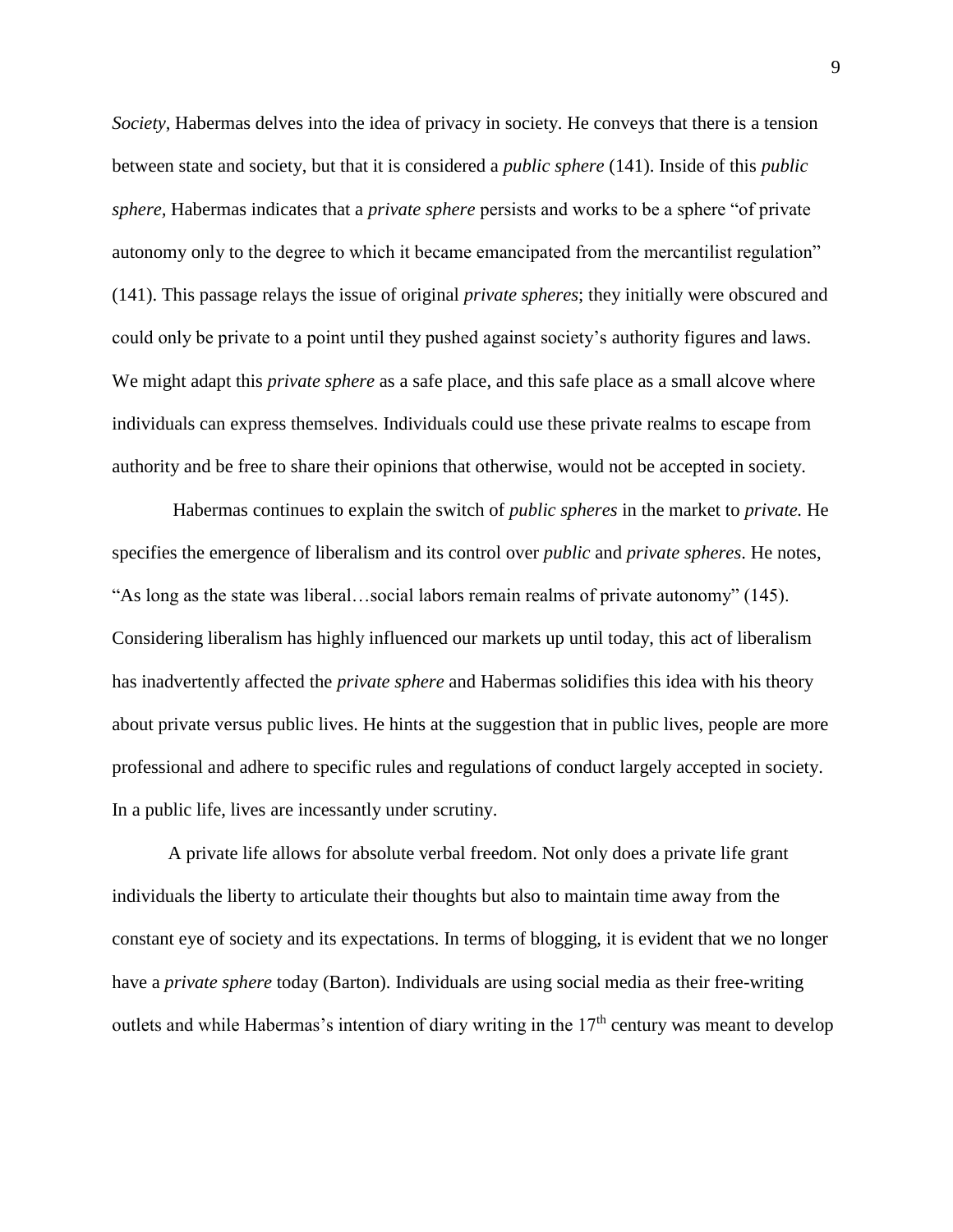subjectivity and attain clarity, it can be inferred that this is also what blogging provides bloggers and readers today (Barton).

## **Publishing's Blogging**

This thesis will not only focus on blogging as a marketing tool for companies, but will concentrate on blogging's *effectiveness* for publishers. I have felt drawn to the style of blog writing because it requires a personal yet professional mindset and similar to diaries and journal writing, asks for authenticity. And this is a good middle ground because I have not felt that I fit into the professional writing style or the personal (not holding anything back) type of writing that so many people enjoy, usually using Facebook and other social media outlets. There is also the interconnectivity of hyperlinking that can be beneficial for linking to different areas of a blog post as well as useful sites for audiences to use.

Unlike local advertising on billboards, posters, etc., blogging can take a company's marketing global. And unlike traditional modes of advertising for individuals to read a blog, it is best and most effective to stay strictly online, because most companies use other social media outlets too; and while each outlet serves its purpose, companies can cross promote their blogs, Twitter accounts, Facebook pages, and so on. And since blogs can be updated frequently with fresh content, they are essential in times of crisis, to put out information quickly. Basically, if a company needs to tell authors information, a blog is the quickest and more effective way to get in touch with all of them, because they will most likely be subscribed and will receive an email alerting them to a new post.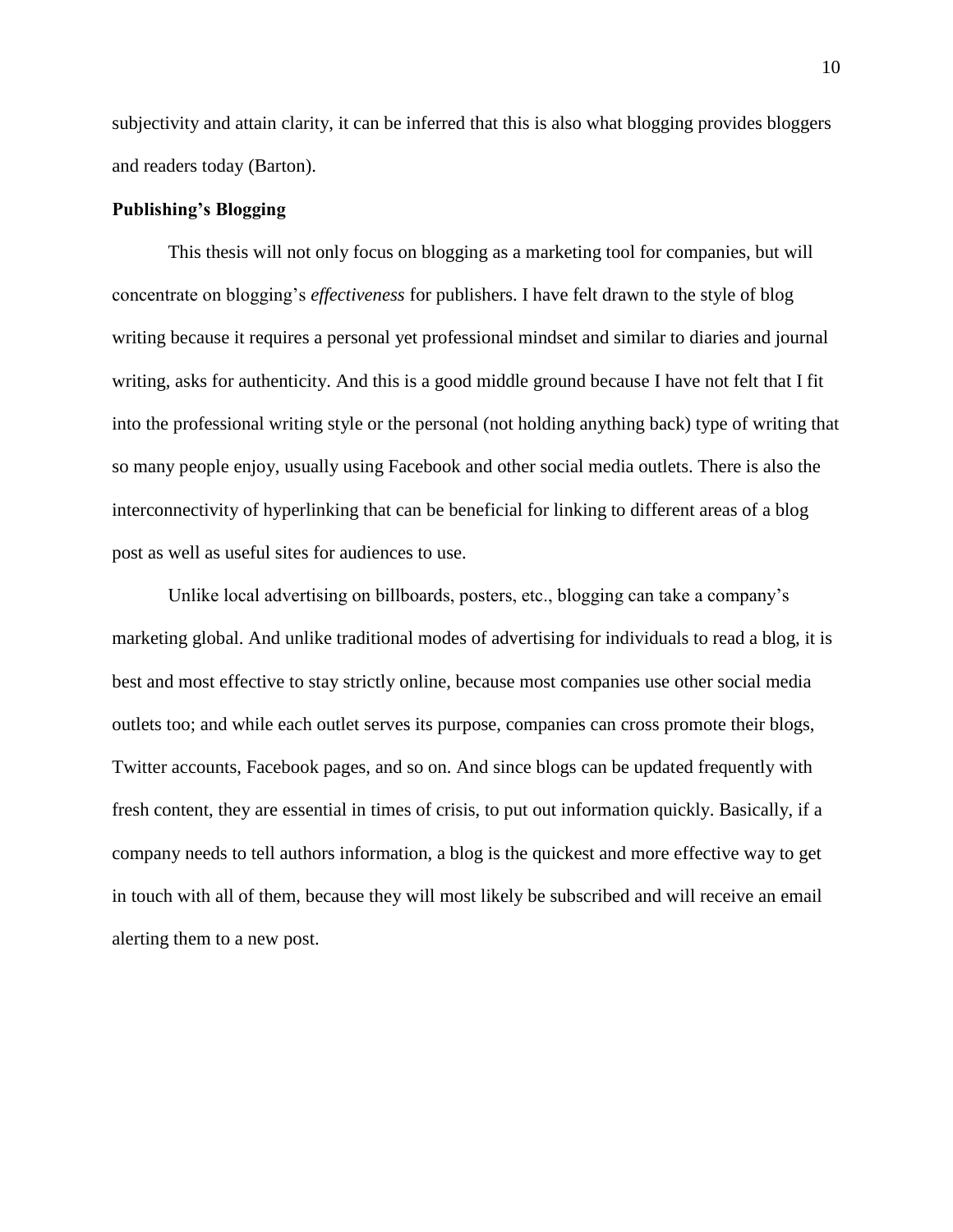#### **Chapter One: Virtual Communities**

When thinking of communities, a locational community of people is what pops into my mind. I am inclined to think about my hometown community in southwestern Wisconsin. But a community can be even smaller than that; there are communities of people that meet at church, assemble for card games, cook together, or gather to go fishing. There is literally a community for any interest anyone might have. And the same is true for groups online. There is a lot of debate on whether online communities are as effective and sustainable as those that congregate spatially. Conversely, two things are true about online communities: those in their niche communities are generally more secure and feel freer to express themselves. For publishers, this security creates a sense of independence for their audiences online.

Author, Felicia Wu Song, describes the benefits of virtual communities as, "The paradoxes of the virtual community are, in fact, the very sources of its appeal. On the Internet, people have the potential to experience the benefits of communal life with none of the burdens" (1). This passage encapsulates the pull that virtual communities have for people; in a community online, people can put in and take out exactly what they desire from their community. If they want to exist in the community a little or a lot, they will not be socially punished for their presence or lack thereof. These communities are fully accessible for users 24/7, which gives users the feeling that they are not alone because in physical communities, it is impossible to be in contact with the whole community 24/7 without using some form of technology, and just by using Facebook messenger for a group chat, that physical community goes into virtual. So the use of these communities is dependent on the user, "It's different for each person, for some, community is a 'lifestyle enclave' or a 'pseudo-community'" (Song 26). Essentially, an online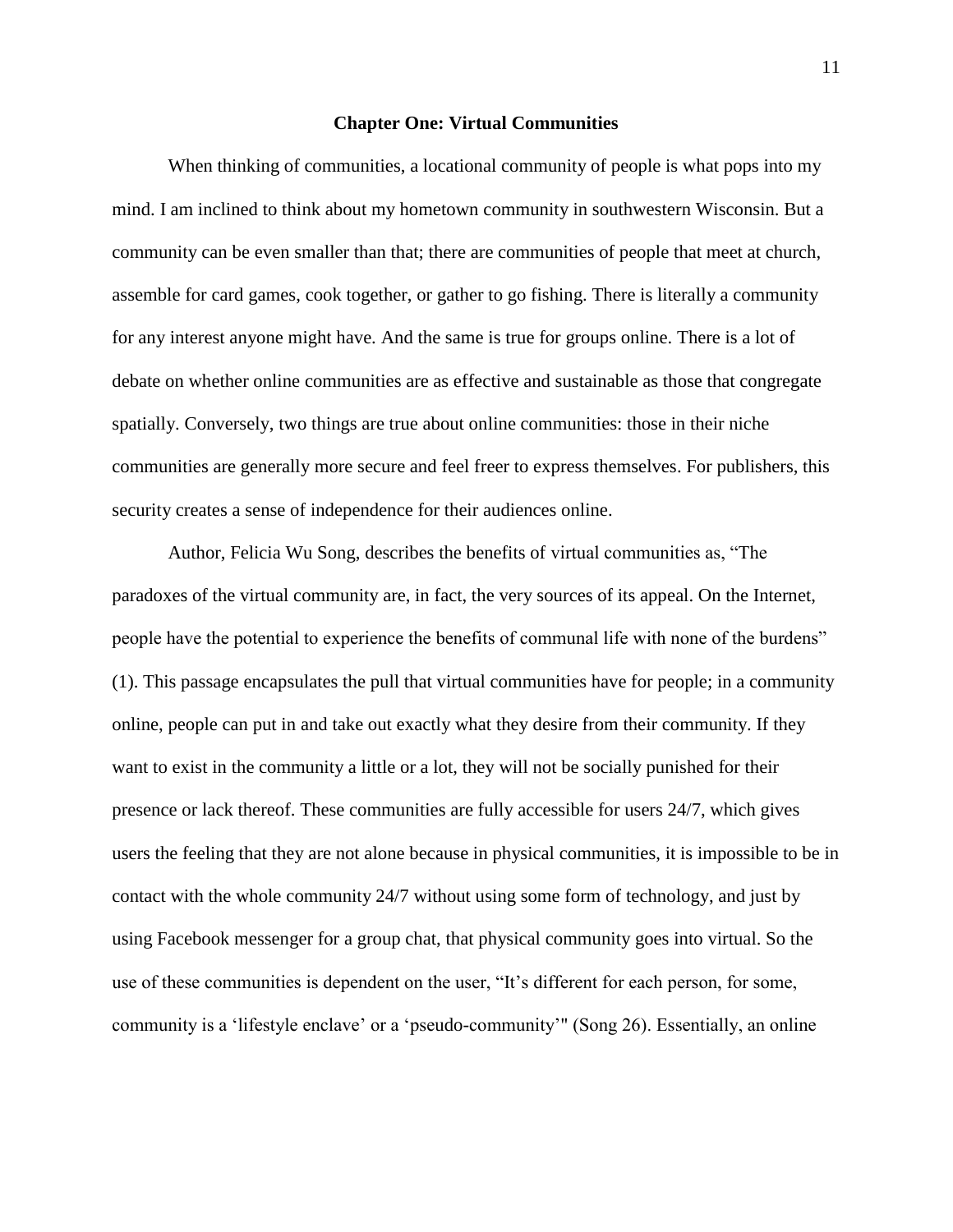community can serve whichever purpose those participating in it have and can accommodate traditional and conventional notions of communities,

Technologically mediated communities-cyber community or virtual community-are bringing about new kinds of social groups, which are polymorphous, highly personalized and often expressive, but they can also take more traditional forms, reconstituting families and rural areas and even political movements. In these communities, which are often acted out in the global context, belonging has been reshaped radically, leading many to question the very possibility of belonging as it disappears into the flow of communication outside of which they have no reality. (Delanty 168)

This passage is taken from Gerard Delanty's book, *Community,* where this transition of the traditional community is paired with the emerging social media outlets that are changing our preconceived notions of what a community of people looks like and what one can be. What is especially worth noting in this passage is Delanty's concept that virtual communities can extend from traditional to fully expressive and connected. Examples of these traditional communities include groups using dialogue such as Facebook pages for political or collective movements (e.g. Pantsuit Nation [a Hillary Clinton stemmed Facebook group that attempts to uplift excluded voices through storytelling]) or a family group chat, to more connected communities including networking on Flickr or subscribers to a yoga and mindfulness blog. So what this proves is that communities online are versatile without limitations in regards to people in the *global village.* 

While our public spheres and personas are already conveying some of our private lives, virtual communities can supply users a destination for belonging in the insecure conditions of modernity (Delanty) and comfort. Communities can go beyond having similar interests and may appear online in social interactions. Anthony Cohen, author of *The Symbolic Structure of Community,* and Benedict Anderson, author of *Imaginary Communities,* disputed the idea of community and classified it as a symbolic structure with the *imagination* that these communities exist. However, Marshall McLuhan coined the belief of the *global village* and declared that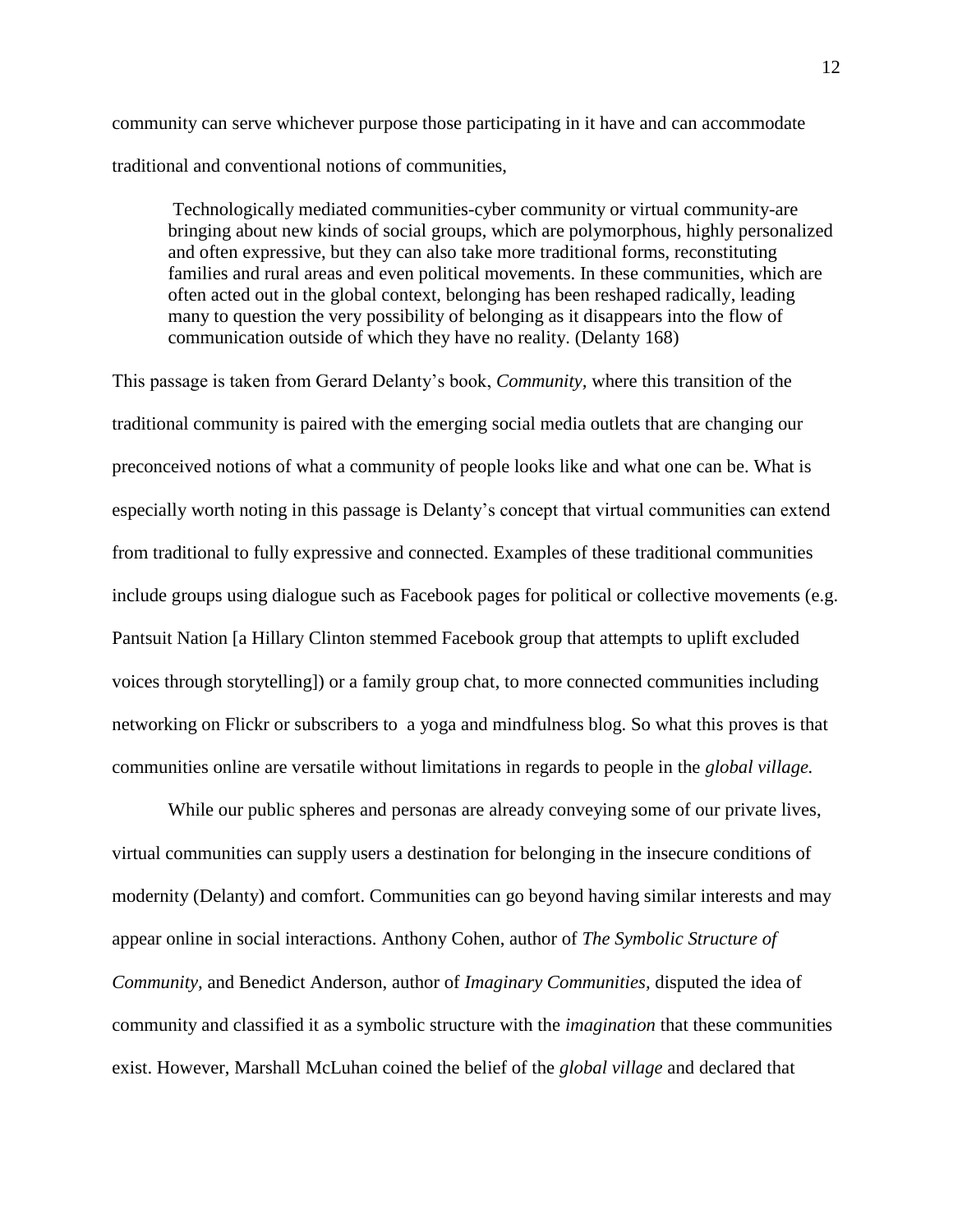technology connects people; while McLuhan's intention in the early 60's was different than how our digital society has evolved, his idea is clear and working today on all of us.

On the Internet, physical distance is not an issue because as previously mentioned, users can meet at any time, but the same cannot be said for groups of physical communities. It can be deduced that social online spheres have widened largely by the vastness of the web to accommodate communities and unify them stronger through the opportunities of technology. Most importantly, we have to remember that we are in the digital age and can communicate and develop relationships through video messaging and chat rooms all across the world. Then why should developing niche communities on the Internet seem so surreal?

#### **Identification Online**

To better understand how these communities are formed online, it is helpful to note the driving force behind our desire to identify and develop connections with those in virtual communities. Literary theorist, Kenneth Burke, describes this sensation as *identification* in his essay, "Language as Symbolic Action*.*" In his essay, Burke mentions the motives behind rhetoric. Rhetoric can be many things; it can have an ulterior purpose—one that is negative or it can exist to reveal in the delight it makes. Burke calls the ladder the *pure* form of rhetoric (1325). This *pure* form of rhetoric exists in the formation of online communities—the ones that are created in social media, in particular, blogging to gather groups of compatible people for amusement. What comes to mind in regards to negative or manipulative rhetoric includes rhetoric that is sinister and permeates the masses to control and force people into acts, not of their choosing. Blogging, however, persuades its users to contribute to specialized communities to entertain and welcome new perspectives using identification.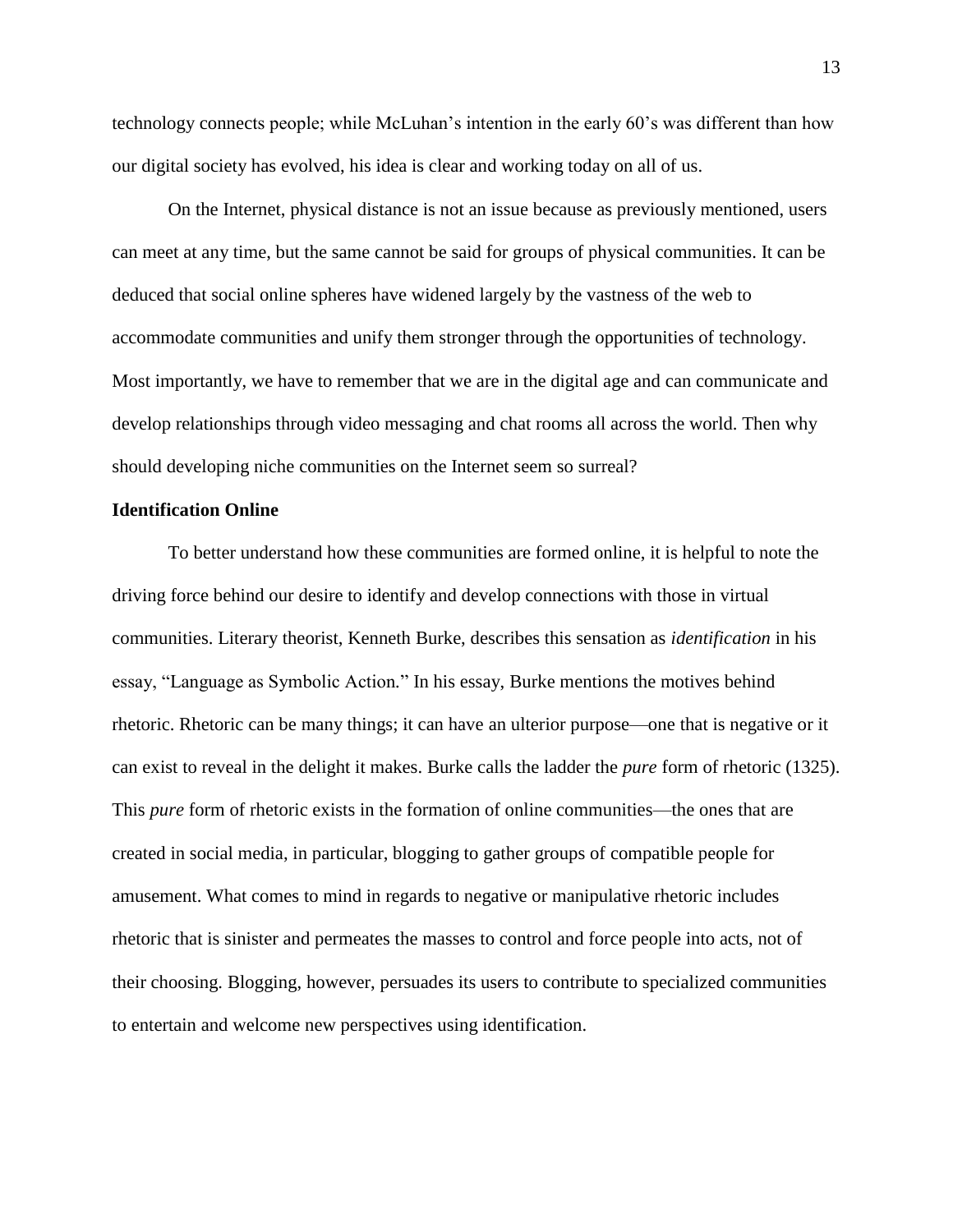Burke describes identification as, "A is not identical with his colleague, B. But insofar as their interests are joined, A is identified with B. Or he may identify himself with B even when their interest are not joined, if he assumes they are, or is persuaded so" (1329). What Burke is pointing out in this passage is the perception that are all of us are divided, but identification brings us and our ideas together using an activity or act of some sort. As humans, we are inclined to connect with other people because this social stimulation is part of what keeps us going.

Blogging is the specialized activity that Burke is implying and this "larger unit of action" reminds me of McLuhan's concept of the global village. By participating in an "activity" online, we are sharing parts of ourselves with people that may be in other parts of the world. They may be on the opposite side of the global village, but the medium of the Internet and activity of blogging contributes to our unique communities. This inclination to identify with those sharing similar passions enables participation in the technology making a global village possible and has led our digital society further into *hot* media.

#### **Collective Intelligence**

Identifying with individuals in corners of the internet is only the beginning of a journey offering insight into how communities can be formed online. The outcome of assembling these communities through blogging and really, any social media site is to have a space for *collective intelligence* to emerge. Wikis (i.e. collaborative sites) such as Wikipedia or the *Oxford English Dictionary* are successful examples of the collective intelligence model because their development depends on the contributions from volunteers, of all writing and expertise levels (Fang). For publishers, this idea of collective intelligence can be applied to the process of brainstorming ideas and events in the publishing community such as topics for marketing events,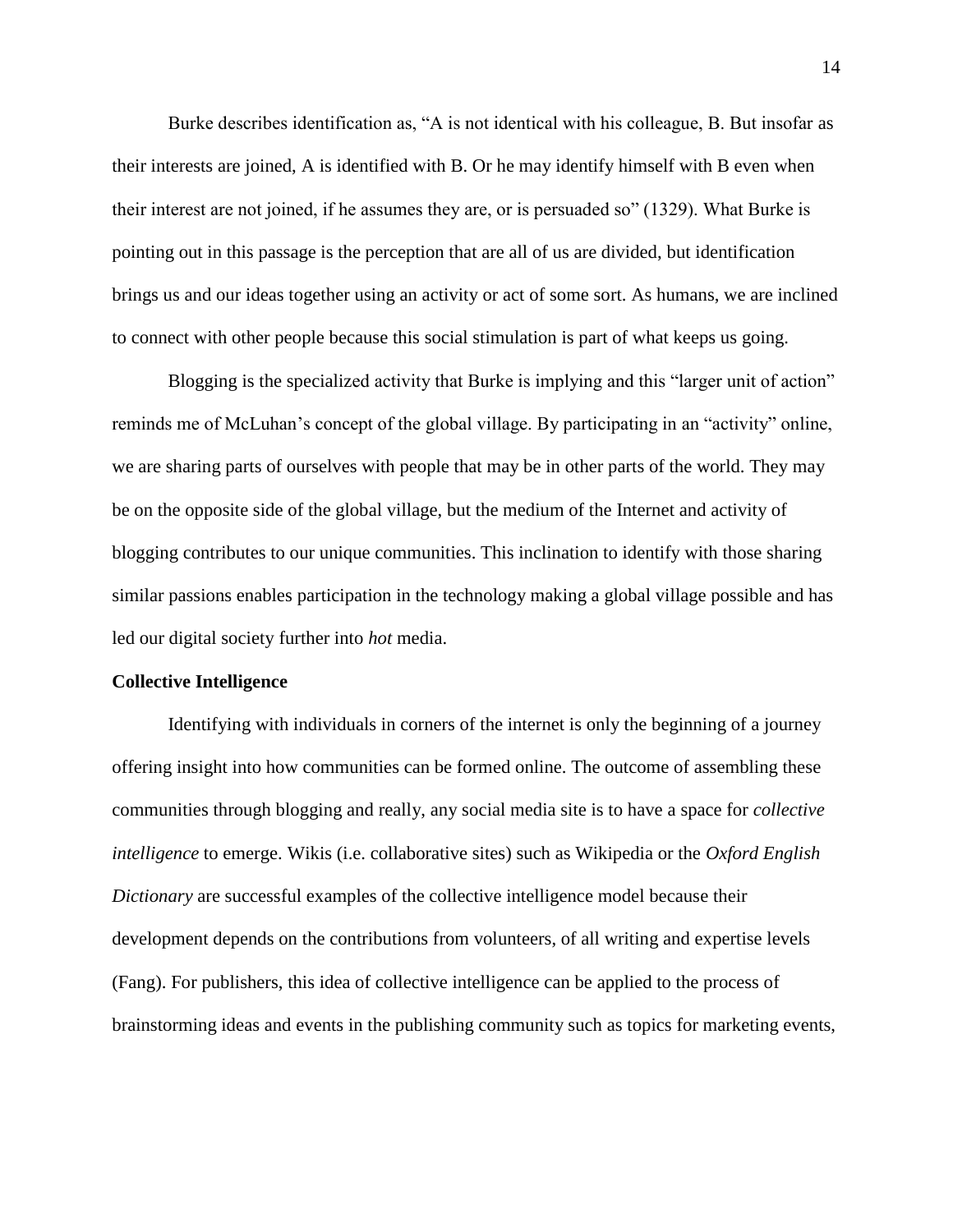crowdfunding (which will be discussed in a later chapter), and how authors may come to conclusions (i.e. a new direction for books) with suggestions from other audience members.

Howard Rheingold, author of *Net Smart: How to Thrive Online*, provides an ingenious definition for this concept,

> Collective intelligence is a an aggregation of skills, understanding, and knowledge; skills, like literacies, unlock individual access, which must be actively used to acquire individual knowledge from the great collective pool amassed through literate culture; and understanding requires communication, discussion, debate, and direct experience. (160)

While Pierre Levy coined the term, *collective intelligence* in 1994, Rheingold has formed his unmistakable understandings of how such a ubiquitous term as *intelligence* can be formed collectively. In the above passage, Rheingold illustrates how collective intelligence goes beyond simply acquiring knowledge in a community setting and notes the combination of skills *and* understanding present within an online community.

This "understanding" concerns a comprehension of ideas represented in these communities and goes hand in hand with "skills." These "skills" are critical thinking skills. Critical thinking helps individuals make well-rounded decisions on any topic because it asks us to question our initial assumptions and look at different perspectives and thoughts we may not have recognized originally. This act pushes us out of our natural default settings (Wallace), allowing the assessment of ideas with objectivity. This is imperative in an online collective intelligence community because everyone in the global village has various viewpoints; we have all had diverse experiences and influences on our lives. This critical thinking helps foster our awareness of these differences—to fully comprehend and find an understanding that fits the rest of the community's expectations.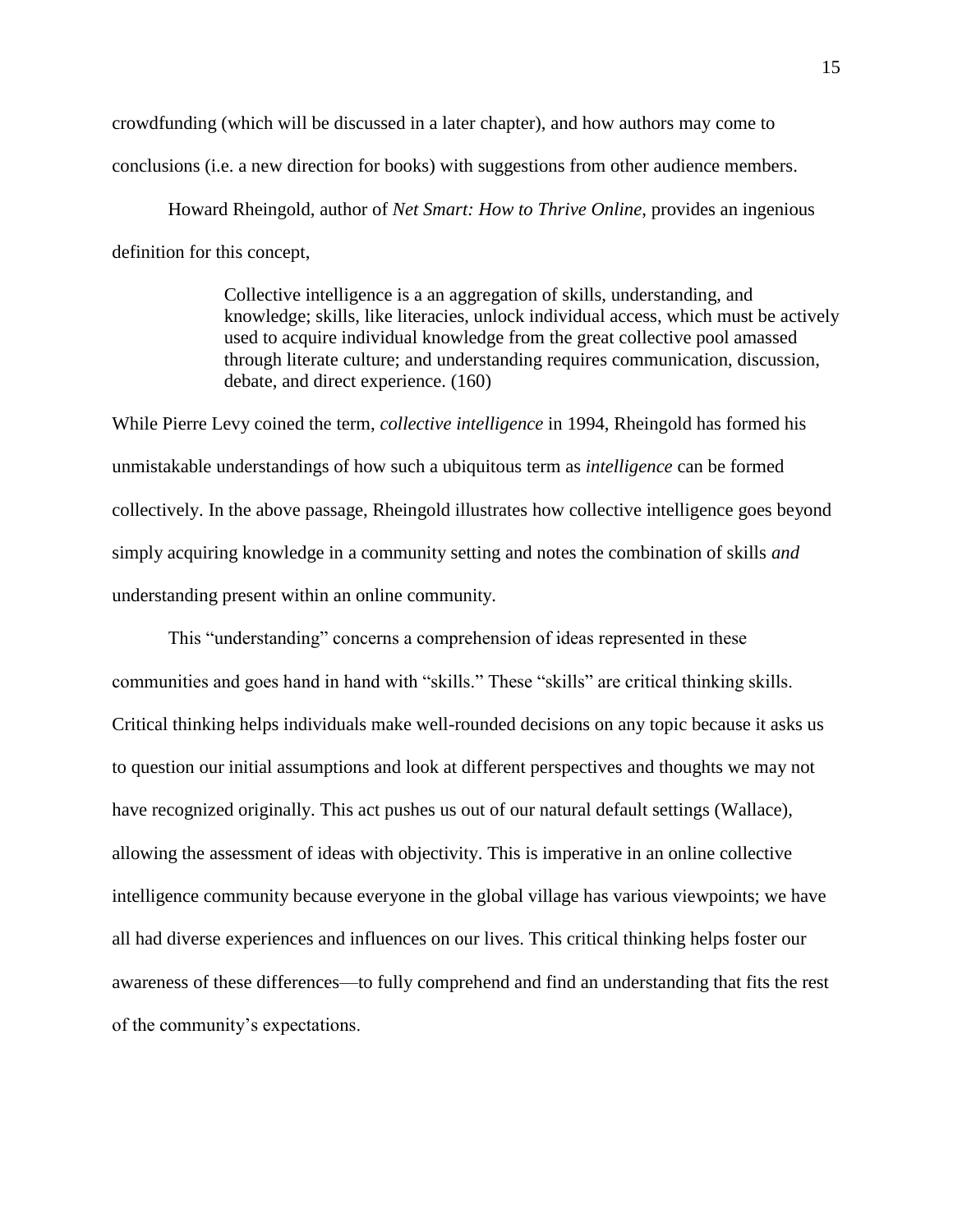Rheingold recommends users be literate and able to participate in communication,

discussion and the stream of collective critical thinking that allows a group to arrive at the three qualities of collective intelligence: knowledge, skills, and understanding. Rheingold continues, "The participatory skill of curation and some of the collaborative skills of virtual community are fundamental to collective intelligence" (161). These requirements fit the blogging theme, especially a publishing company's blog because communication is key in the development and content of a blog. With a blog, communities leave responses in the form of comments after every post. This is where collective intelligence begins because viewers or subscribers can discuss posts' content and play around with ideas together. Of course, the degree and effectiveness of this communication depends on the community and posts published.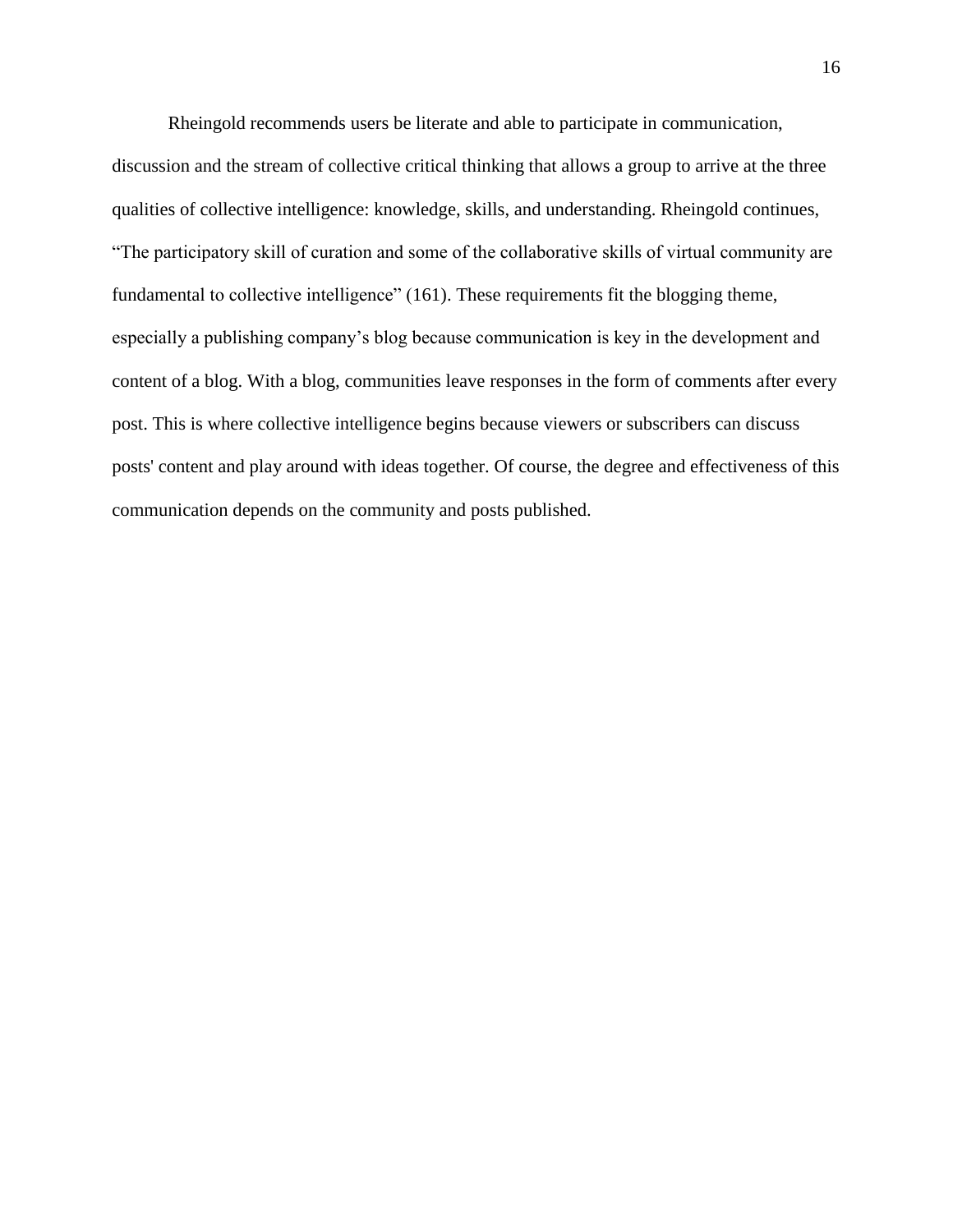#### **Chapter Two: Blogging for Brands**

With the previous ideas mentioned concerning the benefits of forming virtual communities and the advantages of collective intelligences within these communities, it is now appropriate to bridge the connection between these ideas and how using blogs and this online form of brand growth will affect publishing companies.

#### **Social Media Marketing**

Perhaps the most significant thing to remember about blogging for brands is that it is an affordable alternative to traditional marketing but with high returns (Weinberg). McLuhan's idea of the global village tells us that technology binds us together, and especially now that almost everything we do (i.e., communicate, shop, watch television and videos, read, play games, and so on) are done online. It is logical that our marketing tactics would also persist online too. And while signing up for different social media outlets requires people to check that little box giving companies such as Amazon, Facebook and Twitter, amongst all of the rest, access to our searches and interests, they can sell this information to third parties to also advertise on their sites (Trepte and Reinecke).

There have been many instances where this has happened to me and are continuing in my Internet life. A few weeks ago, I was scouring Amazon for a mini backpack to take on an upcoming trip and after searching for only a few minutes, I logged out and switched my attention to Facebook. There, I found the right side of my page painted with numerous advertisements of the backpacks I sought out only a few minutes before. This occurred on YouTube as well. I was looking at canned apple pie fillings (as dull as that sounds) for a recipe on google and after signing into my YouTube account, there, also on the right side of the screen was the can of apples I contemplated purchasing earlier.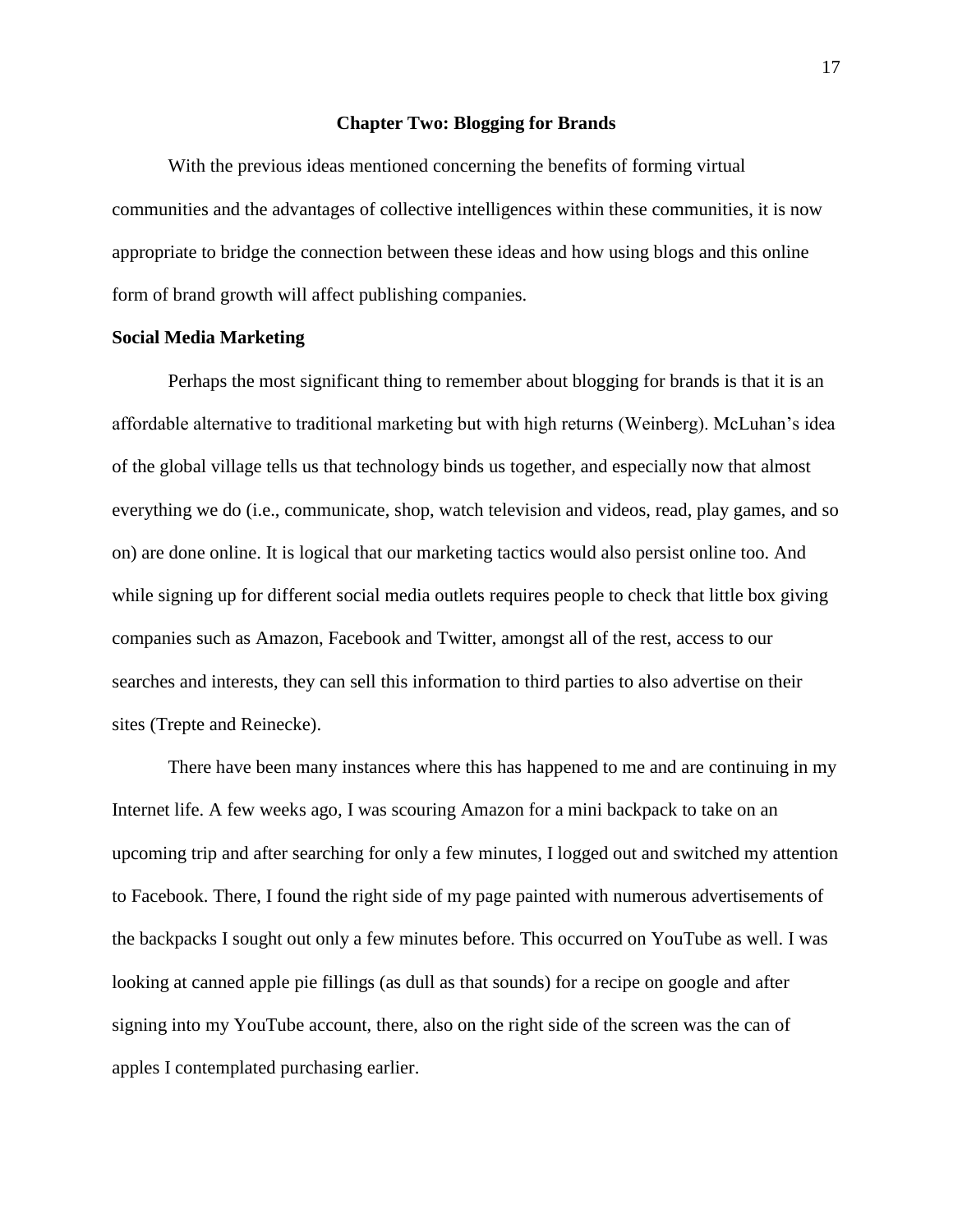I never raised an eyebrow to see these advertisements months and even years before, but it seems after reading about privacy online for this thesis, I have become more aware of the startling issue we all face online; we do not have control over our privacy if we want to enjoy the social media sites available to us. If we do not check that little box, we do not gain access to these sites, and who does *not* check the little box?

This marketing tactic is called *informational privacy* and as Sabine Trepte and Leonard Reinecke describe it, granting permission to companies such as Amazon, Facebook, online retailers, and so on also gives way to online privacy. Our personal information can be sold to third-parties to advertise for more exposure to the same or similar products we enjoy and search online. The ethics behind selling personal information to third parties to use on websites is something those considering starting a blog for their publishing companies should be aware of.

Even so, this idea of informational privacy, although extreme in this case, shows that we can do almost all of our marketing online. We no longer need to put flyers on bulletin boards, create television commercials, place slogans on benches, or plaster billboards with company names and services. These forms of advertising cost money and do not appeal to most target audiences. Most people today have cellphones with Internet capabilities and spend most of their free time surfing the web. Marketing with the Internet is the optimal way to advertise in today's digital society.

Despite Habermas's one size fits all approach, a bourgeois society in the seventeenth century required different needs than our technological society today does; we have to follow the channels of the masses in the time we live in because the model of private and public spheres are now all public—meaning that the *private* electronic devices we use are subject to marketing; traditional forms of advertising are nearly obsolete.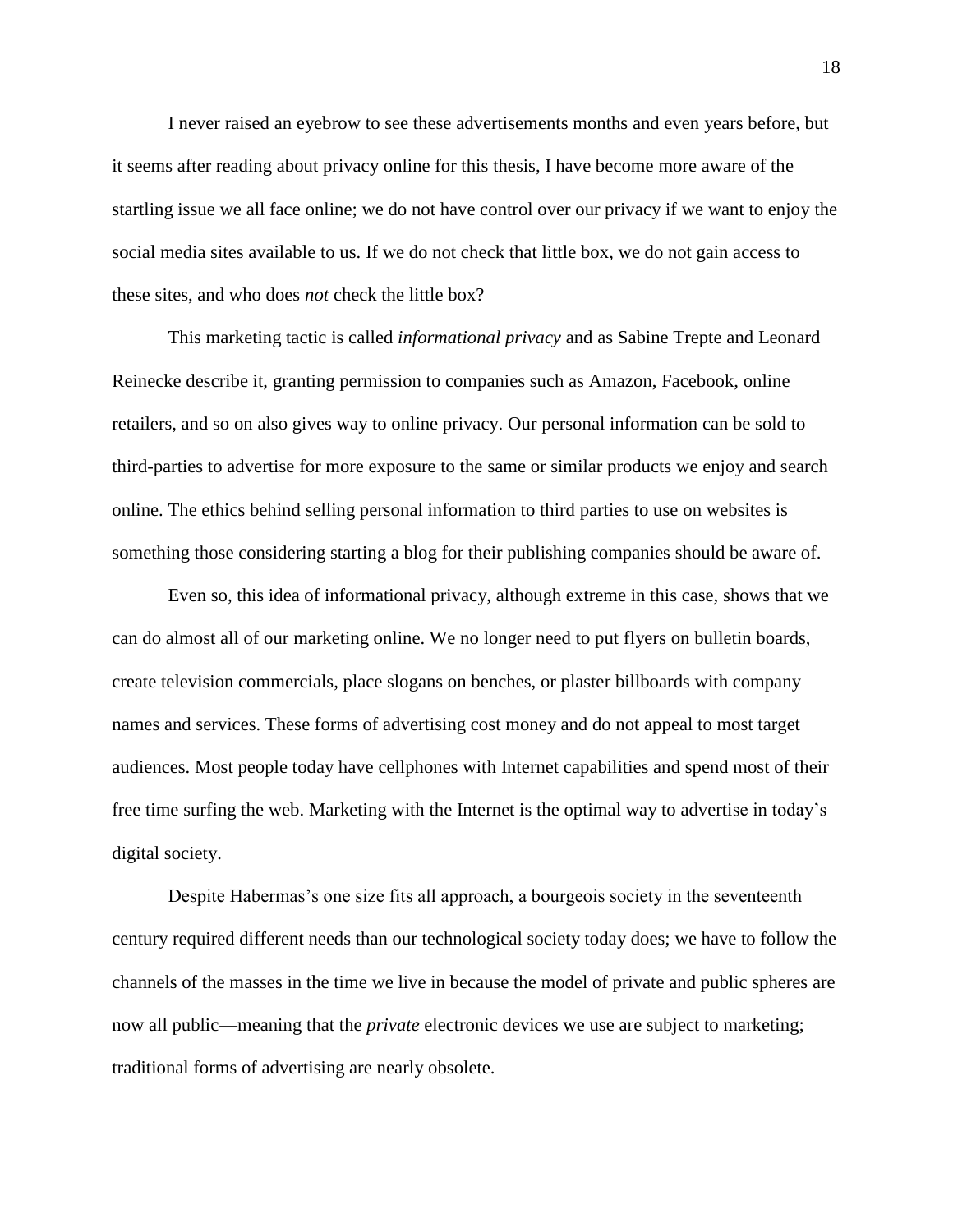Thinking about social media marketing from a publishing perspective, Tamar Weinberg, author of *The New Community Rules: Marketing on the Social Web* believes,

> Social media marketing is a process that empowers individuals to promote their website, products, or services through online social channels and to communicate with a tap into a much larger community that may not have been available via traditional advertising channels. (3)

This passage is paramount in understanding the gains of social media marketing because Weinberg touches on several key components; social media marketing is taken on by the individual or company that chooses to use it for further communicating their company's services, yet the next layer of this type of marketing depends on the interconnectivity of the web.

With companies advertising their services on social media, those in the audience are able to share this information with whomever they choose with a simple tap; this requires little risk and effort on the behalf of the sharer, and is why our media is so easily spreadable. Social media gives the audience permission to recommend links, websites, and products to peers (Weinberg). This phenomenon is called *spreadable media*, coined by Henry Jenkins. This sort of media is relevant to multiple audiences, produces a steady stream of material, and can be accessed from any electronic device (Jenkins).

Examples of this sensation are literally anywhere we open our phones, computers, tablets, and iPads. Simply opening a search engine displays shared articles, hot topics, and videos that have been spread across the web like hot butter on toast. Notable examples include viral videos (e.g., animal videos, pranks, proposals, commercials, mishaps, music videos, odd news reports), a news article, quizzes one can take (e.g., What career should you have?, Which political party should you belong to?, What grade are you getting in life?), postings about sales (e.g. black Friday, garage or rummage sales), new products (e.g. Starbucks's new Unicorn Frappe) and much more. We have all contributed to this spreadability at some point in our social media lives.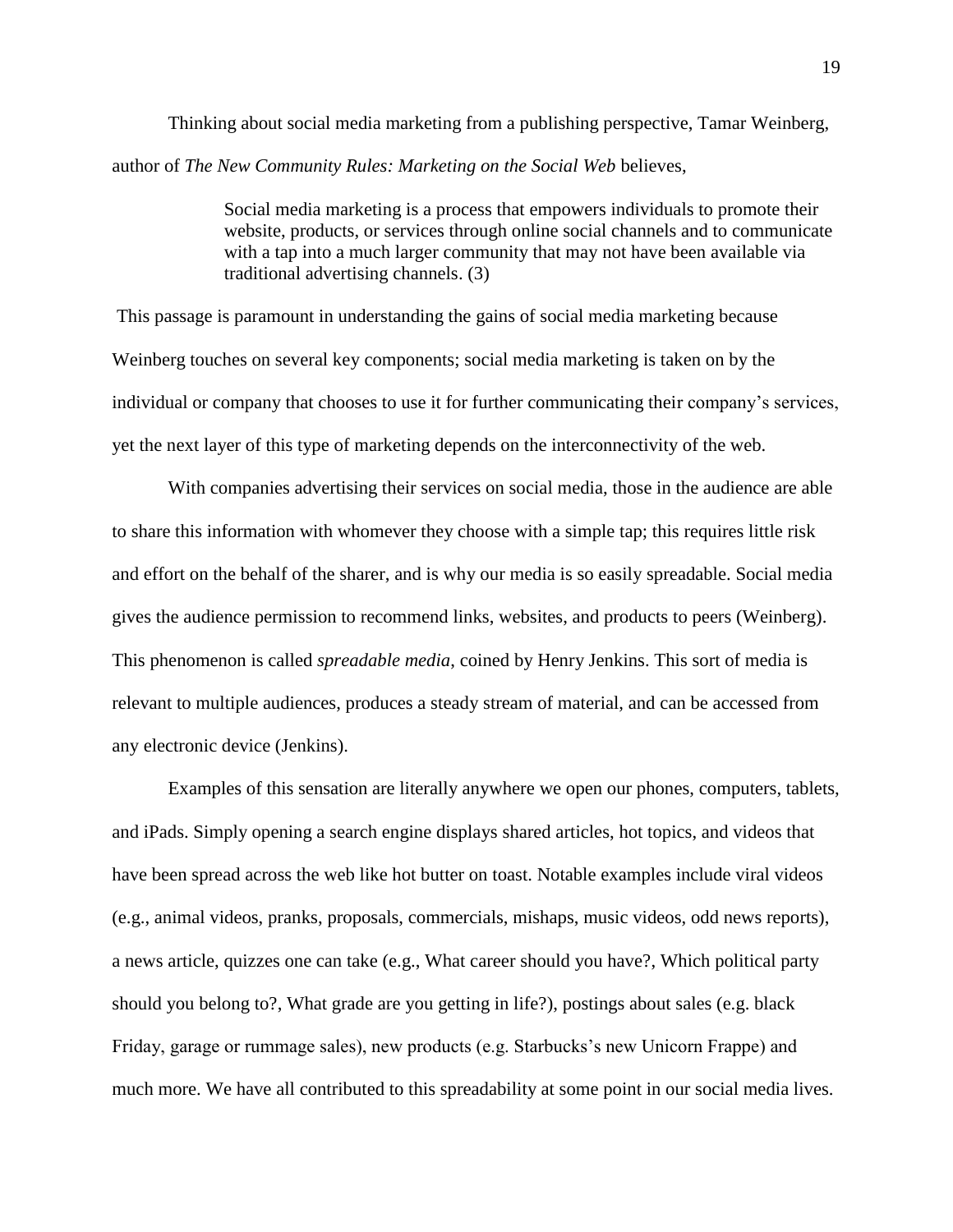So what makes these chunks of content spreadable? How did Psy's horse-galloping trademark and song, "Gangnam Style," manage to accumulate almost 3 billion views on YouTube, or how did a small nonprofit group calling for the internment of the Ugandan warlord Joseph Kony become abundant online? Jonah Berger, author of *Contagious: Why Things Catch On*, has some answers to these questions and I will be using three of the ideas he offers to support this contagious content sensation.

When it comes to how online content catches on, Berger explains that positive content is more viral than negative content, content evoking high emotions (positive or negative) is more spreadable than non-emotional content, and any useful content can spread quickly. Although this spreadable media deals with media as a whole, the same can be true within virtual communities. It is possible for a publishing blog to attain all three of Berger's viral goals, but the ladder in his list is going to be the most prominent because as a publisher, it is safe to say that audiences will be present and future authors and readers. They will be looking for information to support their interests and that is what publishers will provide for them.

Rebecca Blood, author of *The Weblog Handbook*, clarifies, "Individuals whose weblogs focus on a particular topic become known as experts in their field…sharing information is one of the best ways to gain respect in any field" (32). Blood illuminates that the publisher's audience will regard them as the authority on everything relating to editing, authorship, and the publishing process. This mindset can be paralleled to Paulo Freire's "banking" concept of education where the individual with knowledge in a specific subject is viewed as supreme. And while traditionally this conventional perception of education still occurs in the classroom, it is also one that can be applied to any format where someone has more control over others on niche topics such as writing and the publishing process. In the end, if publishers demonstrate knowledge of the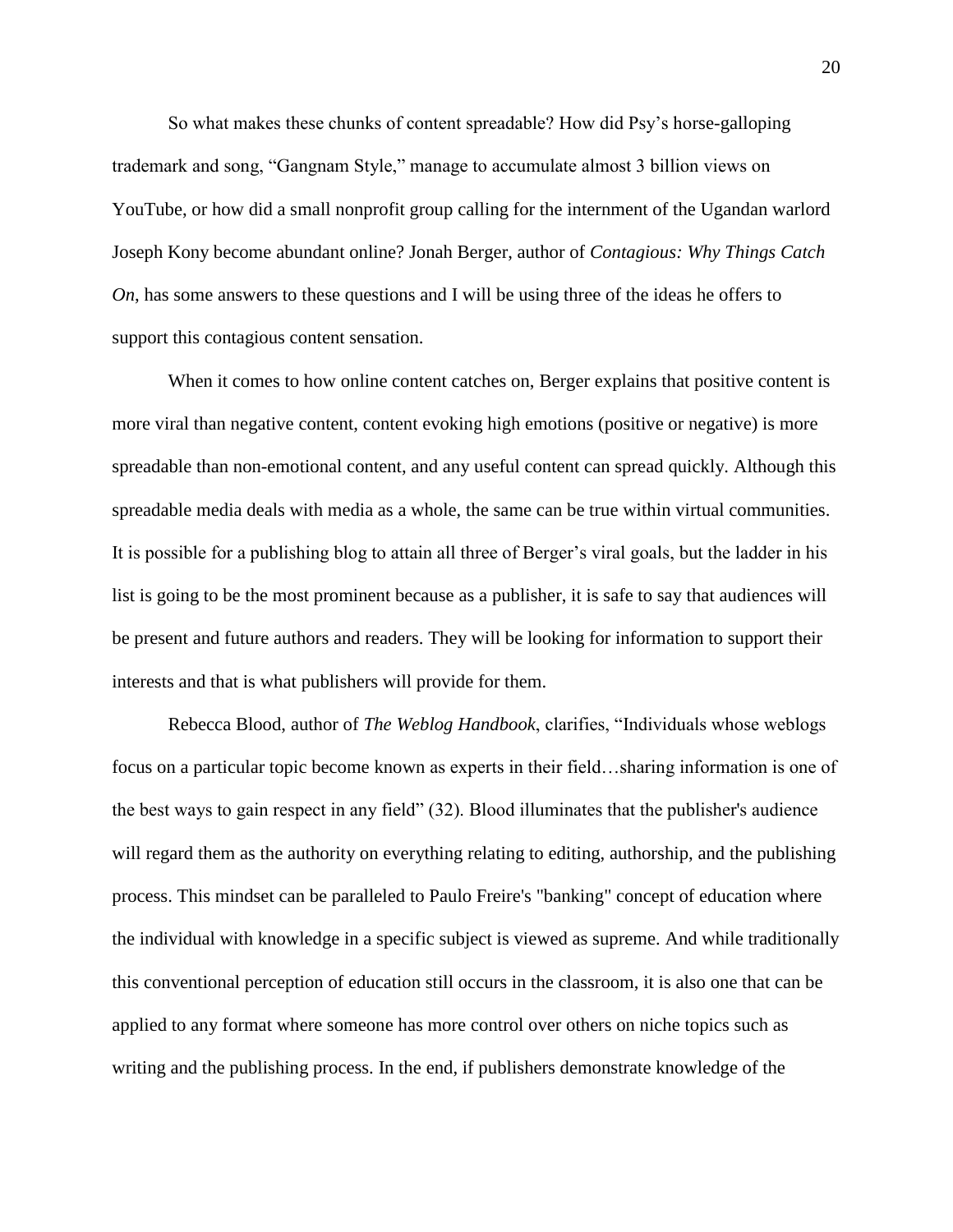publishing field through sharing blog posts, the audience's respect and reputation as a company will flourish, as well as the relationships held with authors and readers.

Interestingly, blog posts can be pushed further into other virtual communities by creating content that falls into one, two, or three of Berger's categories to establish content that audience members want to share with one another. In this sense, audiences will start sharing blog posts through the blogging site publisher's use, share (i.e. cross advertise) it on other social media sites, or email it to their friends. In doing so, it is the audience that does the distribution of content. Publishers solely create the content, keeping in mind how they want the information to be presented to their audiences, and let the sharing begin. This involvement is known as *participant framework*. There are two types of blogging participants—ratified and unratified participants. Brooke Bolander, author of *Language and Power in Blogs: Interaction, Disagreements and Agreements* delineates the power of these terms,

> A 'participant framework' is made up of all the people in a gathering, both ratified and unratified participants. Ratified participants include the speaker, the addressee and any other official participants who are participants, and may thus become speakers and addresses in the course of the interaction. (23)

Bolander's definition of ratified participants includes the publisher, staff, and audience members participating through comments and sharing. Unratified participants include those individuals acting as bystanders and eavesdroppers—those participants that merely observe on a consistent basis, frequently, or are passing through. Unratified participants are often frequenting social media sites to enjoy perusing the content (e.g., selfies, posts, shares) of people that interest them. Most of us on social media have been an unratified participant at one point. But if individuals are not engaging within the community, does that mean that those individuals cannot be members of virtual communities?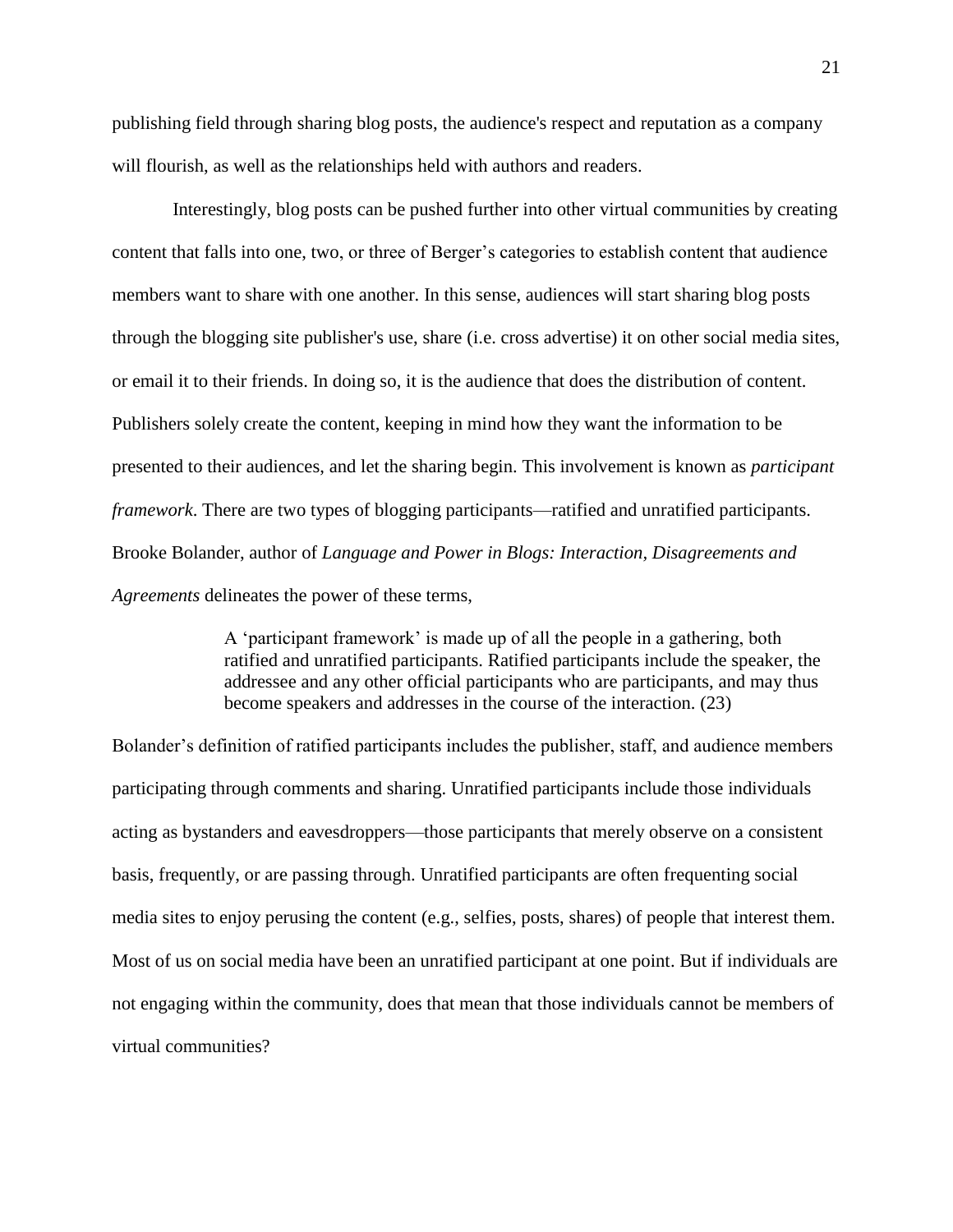According to the collective intelligence model, discussion and dialogue are vital in contributing to a community's collective intelligence, and it can be inferred that this engagement is also necessary to be a part of a virtual community, so as a publisher creating a blog for the first time, second time, or merely tweaking a current blog, remembering audience and creating content that falls into Berger's three categories, will aid in easily spreading brands.

#### **Blogging and Publisher**

I held an internship at a publishing company last summer in Minneapolis, MN, and in retrospect, there are many publishing companies clumped in the twin cities; it is a competitive market there, but they are all in contact with one another and attend the same events. There are companies that have been in operation for decades and some, like the one I interned at, are only a few years old. Moreover, no matter the standing of the company, social media marketing can change the status of any company, and many companies specialize in solely counseling companies on how they can utilize their social media sites to boost their brands.

I wrote social media posts for this company, my favorite being blog posts. I enjoyed blogging for this company, not only because personal and informal writing reminds me of my creative writing interests but also because I was responsible for creating content. In the beginning stages, I did a lot of research to see what other publishing companies in the area were including in their blog posts and the information they considered important enough to include on their social media sites.

Much of the content paralleled previous content at my company's blog, illustrating monumental themes in publishing; I kept these themes in mind while deciding topics for posts. Still, every publishing company is uncommon in how they operate and what they publish; it is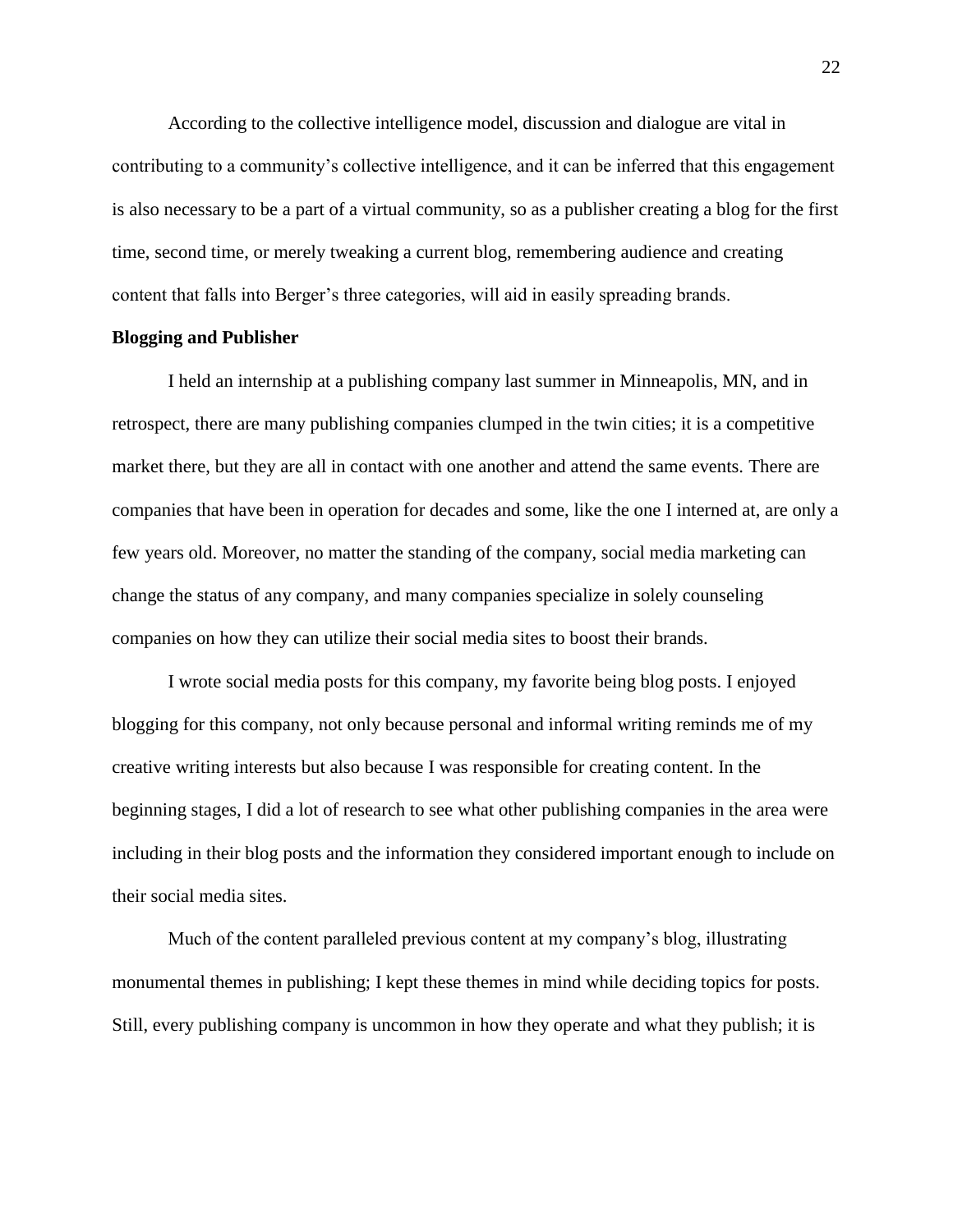discernable that the more intriguing and spreadable the content is the more relevant and successful they are in the publishing community—spatially and virtually.

Before, during, and after creating content for a company's blog, it is essential to keep the marketing purpose at the forefront. Anything that is published reflects on the company; this can be wonderful or devastating, especially depending on who is assigned to write content. But being aware of the ultimate goal and purpose of blogs will keep content fresh and current for readers.

Part of a blog's purpose includes establishing who is in the audience. Some publishers target authors, some authors and readers, and some potential clients. Casting a wide net is important because the Internet can be disguised with unratified participants, and this complicates the clarity of who the audience *should* be. Yet if the publisher's goal is to fully market their brand and grow, marketing to current and potential authors and readers is essential. The most effective way to help current and potential authors and establish and maintain relationships with readers is to vary content. This may be done by alternating content through the four categories of audience members (i.e., current authors, potential authors, current readers, and potential readers).

Essentially, the first two categories go hand in hand and the last two do too, so posting twice each week, each post dedicated toward aiming at authors and readers will help begin the initial steps into forming a virtual community. In the following sections, recommendations for content will be made to assist in brainstorming.

#### **Blogging and Author**

It is evident that blogging is used as a vessel through which to create and sustain powerful online communities and this can be done through firstly recognizing topics for writing inspiration. Authors have to spend money to get their books published (even self-publishing) and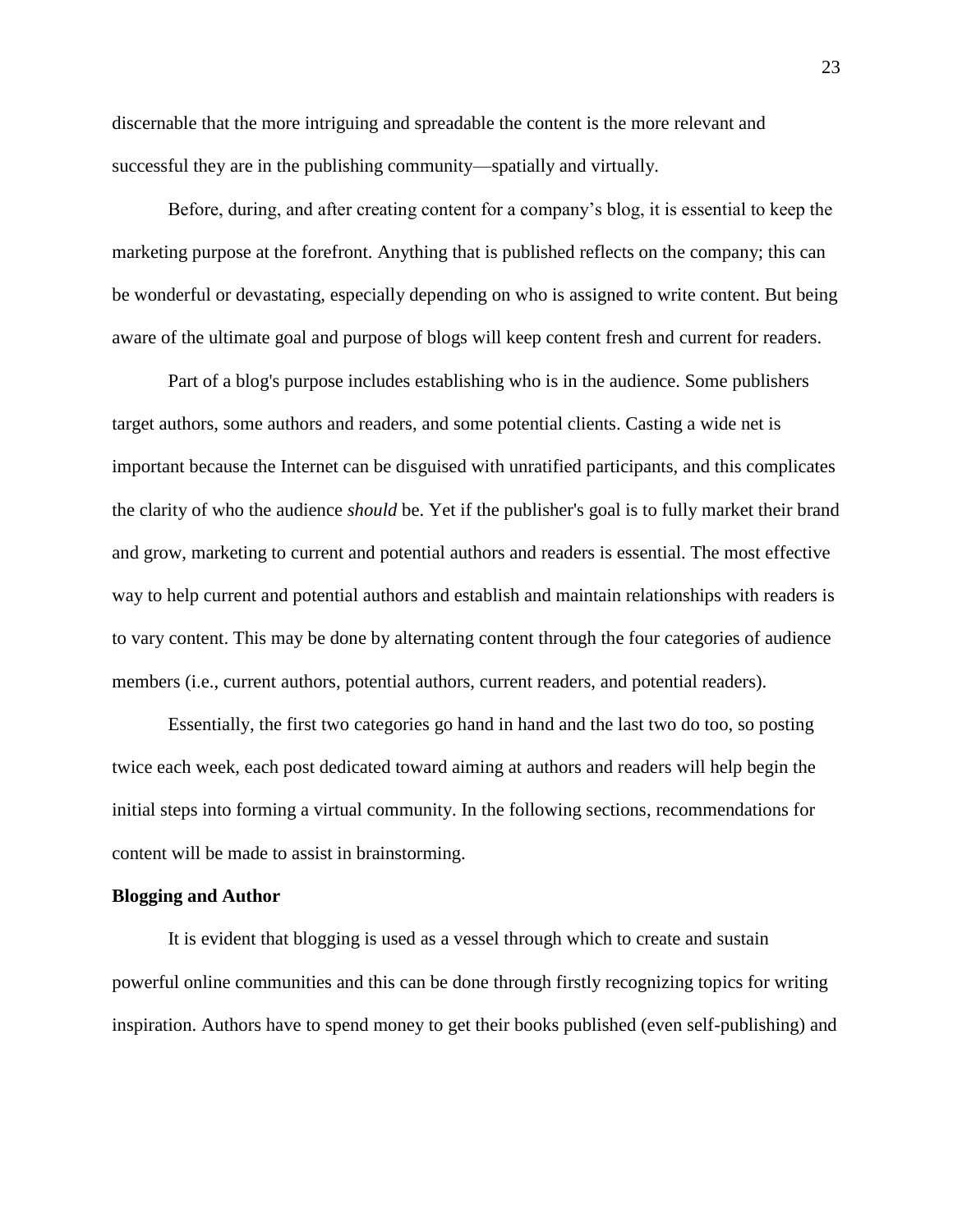not all of them will have the capital to finance their ideas. Some authors may take out loans, or borrow from family and friends, but some authors may not wish to do so.

Crowdfunding is an alternative for these authors that helps publish their books; crowdfunding is a form of fundraising that funds a project or venture, whether it is a book, restaurant, YouTuber, or inventive product, by raising fiscal donations from a large number of people online; and these contributions can range from one penny to thousands of dollars, depending on the interest of the contributors (*The Wise Ink Blog*). Publishizer, Kickstarter, Inkshares, GoFundMe, Patreon, Indiegogo, and a plethora more are popular crowdfunding platforms with fees for using their services.

Of course, some authors (especially if they are new to the publishing process and the services to help authors) will not be aware of these services, so it is a publisher's job to delineate these services to them. And while this may seem unnecessary, writing a post about crowdfunding may be the difference between not having a client and having a *new* and *successful* client.

Sometimes, all an author needs from blog posts are writing tips, prompts, or inspiration. Writers block happens to even the most skilled and creative writers and offering writing prompts to invigorate a writer's mind to add more depth to a scene, humor, or add depth to a character that is unrealistic. These prompts are a quick and reliable fix for writers' weary and can be of a publisher's own creation; my favorite writing prompts include asking writers to write a scene (of their choosing) using only one of the five senses. This prompt can be translated into five prompts (i.e. one prompt for each sense) and can prove to be interesting additions in anyone's writing. Asking a question such as, "Why did you do that?" and finishing the scene, or describing the aftermath of an explosion/burglary can prove stirring for writers stuck in a rut. For a glut of prompts, Pinterest can offer a cornucopia of writing ideas and other helpful blogging sites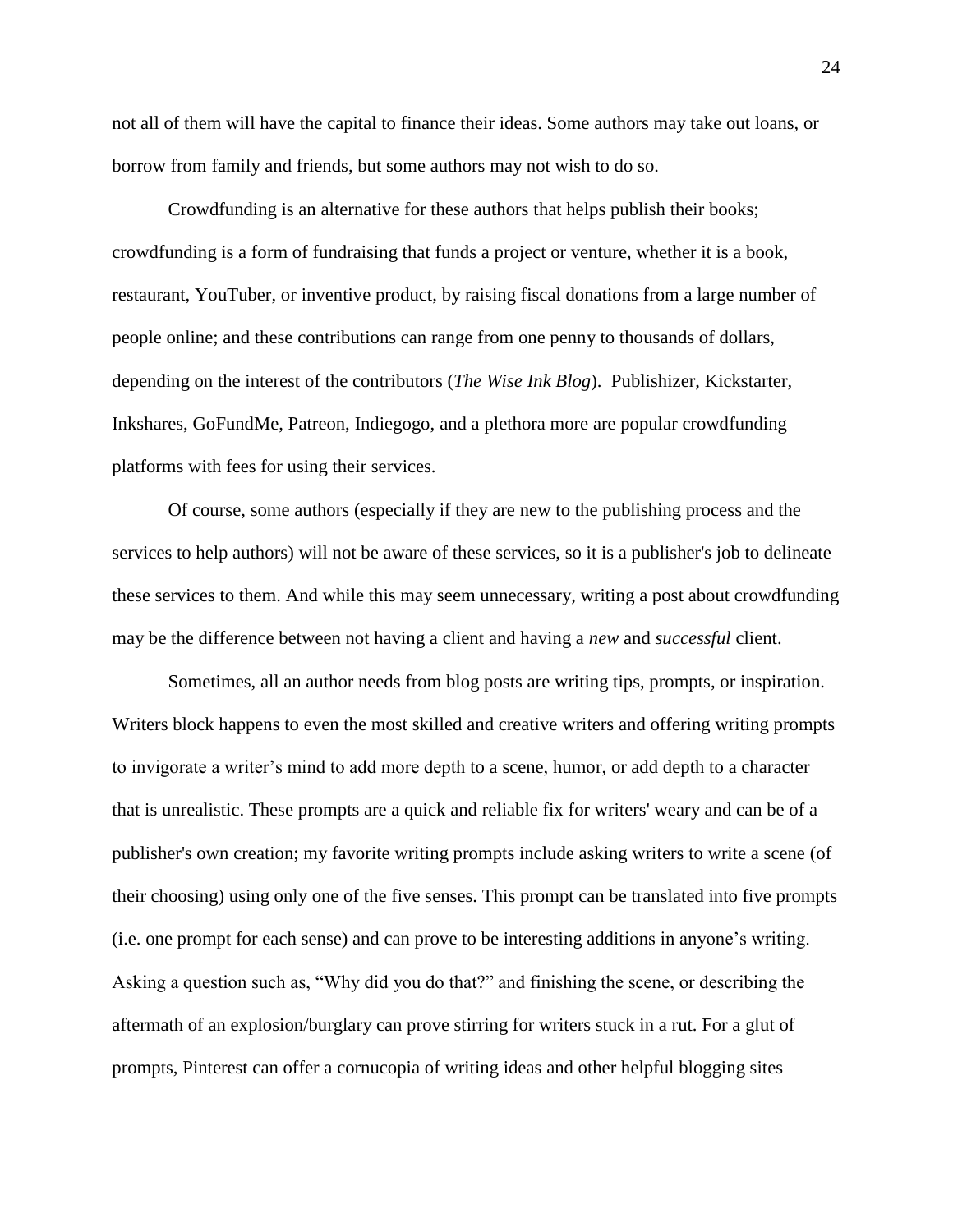because most authors use Pinterest or personal blogs to market their personal brands and seek motivation from the endless pins available.

As far as inspiring blog posts go, famous quotes, or even images of beautiful scenes can spark imaginations. Offering an array of these materials to authors can not only dig them out of a writer's hole but also aid them during the grueling writing process. And a blog does not have to be geared toward the writing process; a publisher can also offer reading suggestions and interesting finds a company notices on social media. Blogging is a playful approach to the formal newsletter where a company's personality and mission can shine through, so offering recommendations for good reads, and offering authors outside posts can give authors guidance without spending time together; this creates less work for publishers, editing and consulting wise by still giving authors materials while brainstorming, outlining, and writing their books.

#### **Blogging and Reader**

Appealing to the readers that frequent a blog can be two-fold because authors can also be readers. But readers are important to focus on because books would not be profitable without them and some readers may not be authors, but may follow a publisher's blog for information on the literary community such as literary events, book release parties and dates, book clubs, and new books the company is publishing. And as we all know, the most effective way for the popularity of a book to spread is by word of mouth, so appealing to these readers is crucial in order to aid in the spreading of content and the materials (books) publishing companies are publishing.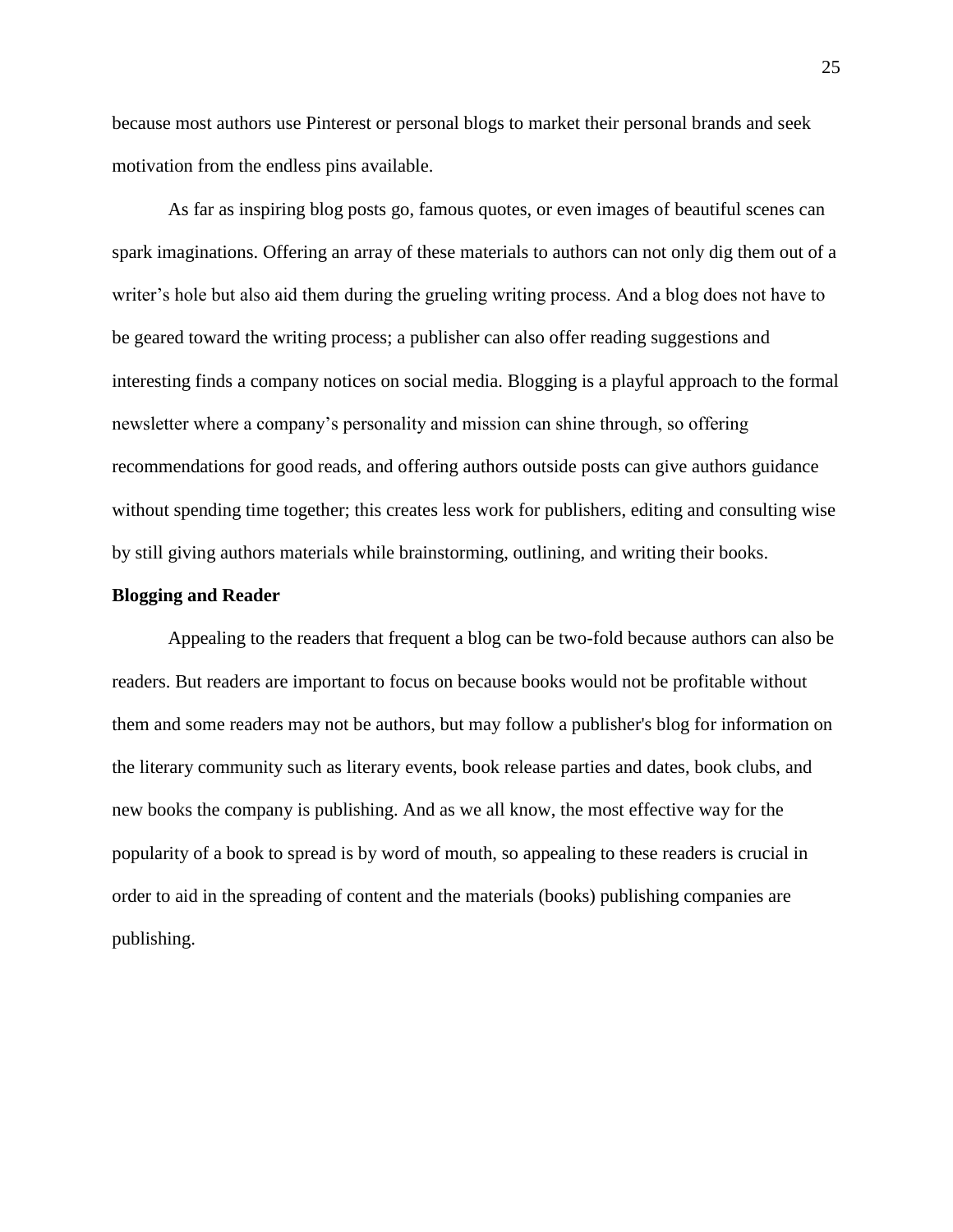#### **Chapter Three: Best Practices for Publishers**

It is said that "a blog can help publishers build and maintain relationships, improve image, and gain feedback" (Bly 144). These are the three overall goals of using a blog for business purposes. However, in attaining the ability to establish and sustain relationships with authors and readers, advance a company's reputation, and receive comments, it is vital to develop the best practices for a blog. These best practices will not only help the blog succeed marketing-wise but will also sustain company presences online.

#### **Best Blogging Platforms**

There are many worthy blogging platforms that can provide what a company needs to form a presence online, but some are better than others. Some blogging sites are free for users, some offer upgrades at a monthly charge, and some require payment for their services. Out of all the blogging platforms used today, Blogger and WordPress are two strong blog generators that can be used for professional reasons. I have used each of these platforms (WordPress thrice and Blogger once) and appreciate them, but they are also different in numerous ways.

Blogger and WordPress each have templates and themes, archives, publishing capabilities, security measures, and multiple author management (Bausch). These features are central to blogging as well as to these two sites in promoting safe and multifaceted blogging for its users. Blogger was the first blogging platform created and launched on August 23, 1999 by San Francisco startup Pyra Labs (Bausch). Although Blogger pioneered the establishment and emergence of blogging platforms, WordPress is also considered one of the leading blogging sites, launched on May 27, 2003, by its founders, Matt Mullenweg and Mike Little. Many conversations infer Blogger is outdated and limited while sites like WordPress, although newer,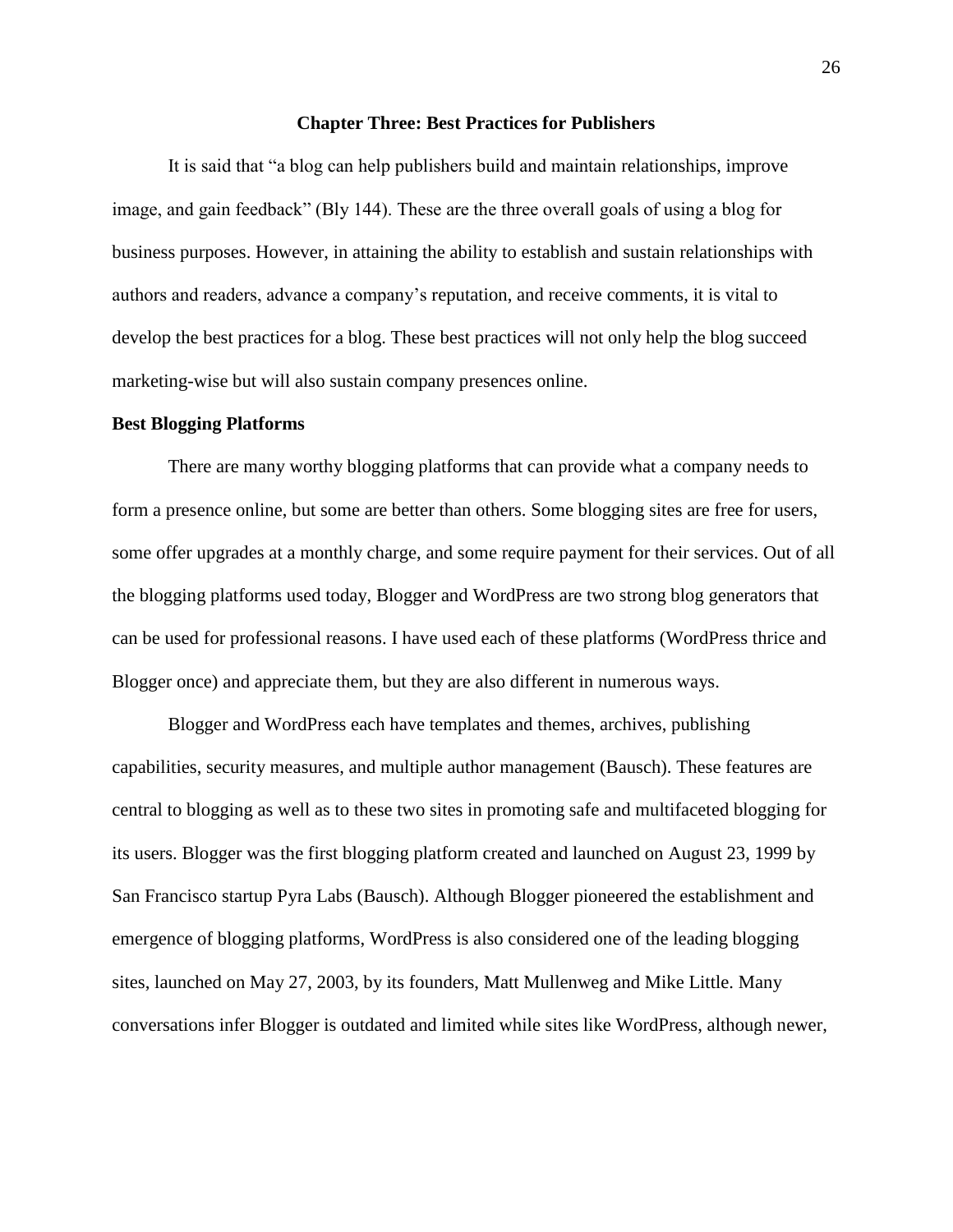have taken Blogger's characteristics and used them as a springboard for improvements to the blogging concept as a whole.

When thinking of ownership, it is clear that Blogger is owned by Google; Google controls Blogger in the sense that they can shut it down and shut down access to it at any time (although Blogger has not done so, yet). WordPress, however, is owned by the user because when one creates a WordPress account, they are using a WordPress hosting provider; this allows them to control their information and how it is or is not given to third parties. This feature is nice because in this sense, users have control over their privacy and information; unlike other social media sites we have discussed that sell user information to third parties in exchange for checking a little box.

Blogger is also limited in regards to the specific features it offers, but WordPress is open source software so people can easily extend its features; this is best for long term professional purposes; this characteristic enables users the option to extend their technical expertise, by holding responsibility for security and updates of their blogs. Blogger is also limited in the amount of templates available (colors and layouts can be changed with built-in-tools), but WordPress offers thousands of themes for professional-looking websites. In that same vein, it is imperative to note that while WordPress offers a larger range of features and themes, Blogger is an easily maneuverable platform for beginner bloggers or for individuals and companies looking for a simple blogging site that will help them publish their content being as straightforward as possible (Bausch). Of course, every company must decide for themselves which blogging platform suits their purpose the best.

One major benefit to Blogger is that it has a secure platform. Because Blogger is a part of Google, the security is strong. But with WordPress, users are secure if they issue their own

27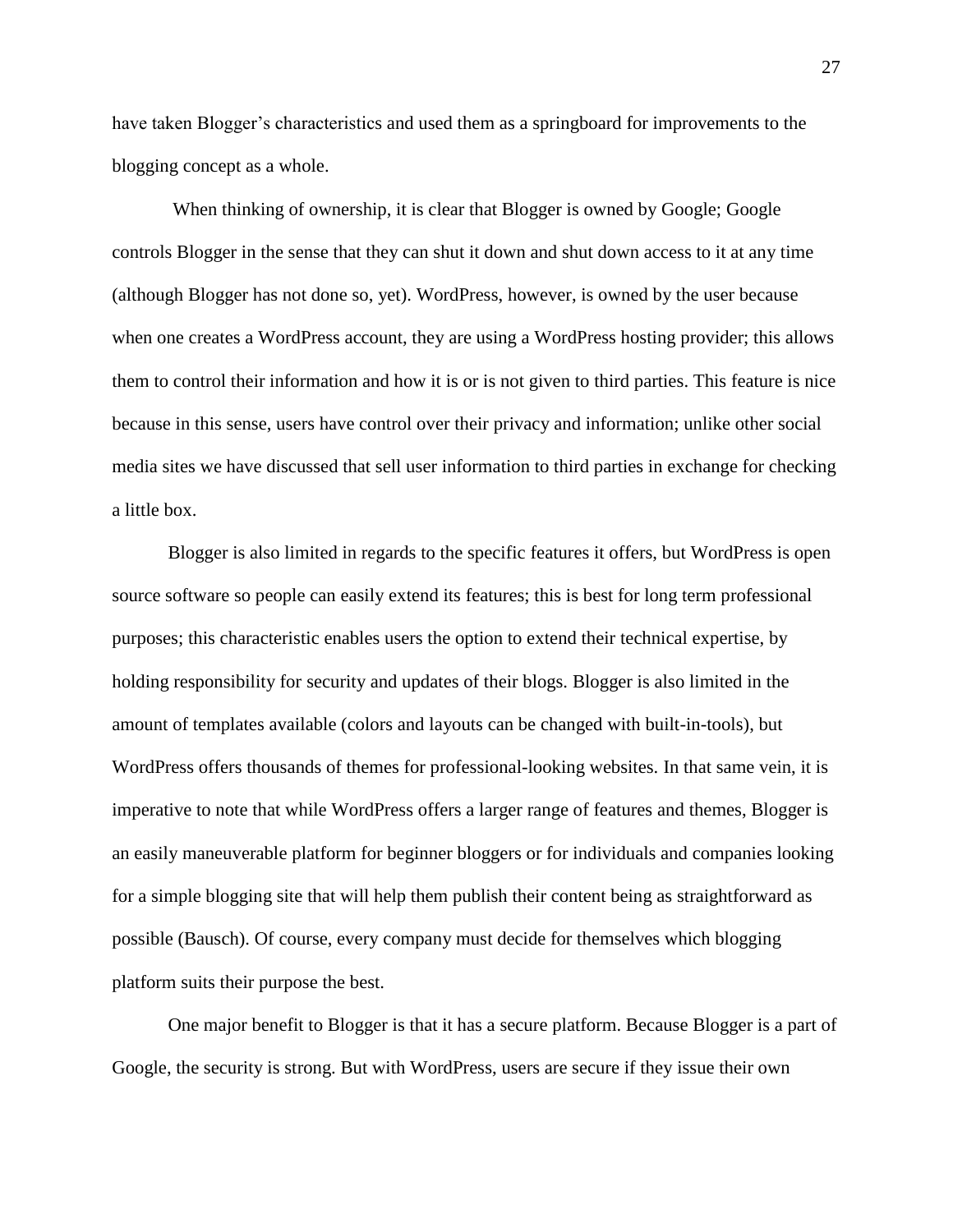backups (with plugins WordPress supplies). Another important criteria to consider is blog support. The blogging support on Blogger is limited compared to WordPress, because Blogger offers forums and basic documentation for users to consider. But WordPress offers documentation, community forums, and IRC chatrooms with help from skilled users and developers. WordPress's forums and chatrooms connect users having issues with their accounts to individuals that can help them. These forums seem to help users with the problems they experience—WordPress being of more assistance than Blogger.

#### **Engagement with Audience**

As a publishing blog, authors and readers are the audience, but keeping the idea of *audience* in mind while writing, editing, publishing a post, and responding to comments can help find an ideal blogging community and further a company's online presence.

In order to make the most of a blog, Robert Bly, author of *Blog, Schmog!,* suggests that bloggers "use your voice, use someone qualified, update your blog frequently, hyperlink, read comments, track users and numbers, and be particular on what private info you include" (147- 148). Bly's passage touches on one of the most significant points to remember; blogs are only successful if we use them seriously as a marketing tool and keep our audience in mind. Many bloggers and social media users use their sites by posting on inconsistent dates, using changeable word counts, *not* cross-promoting on all social media sites, and exhibiting an indifference of the outcomes (i.e., creating a following, popularity, reputation). But when using a blog to promote a business, keeping audience at the frontline with specific strategies will appeal to their interests and solidify a following.

There is a profusion of ways to be successful in the fashion that publishers conduct their blogs. Firstly, creating an "About" section is helpful for potential readers and authors, because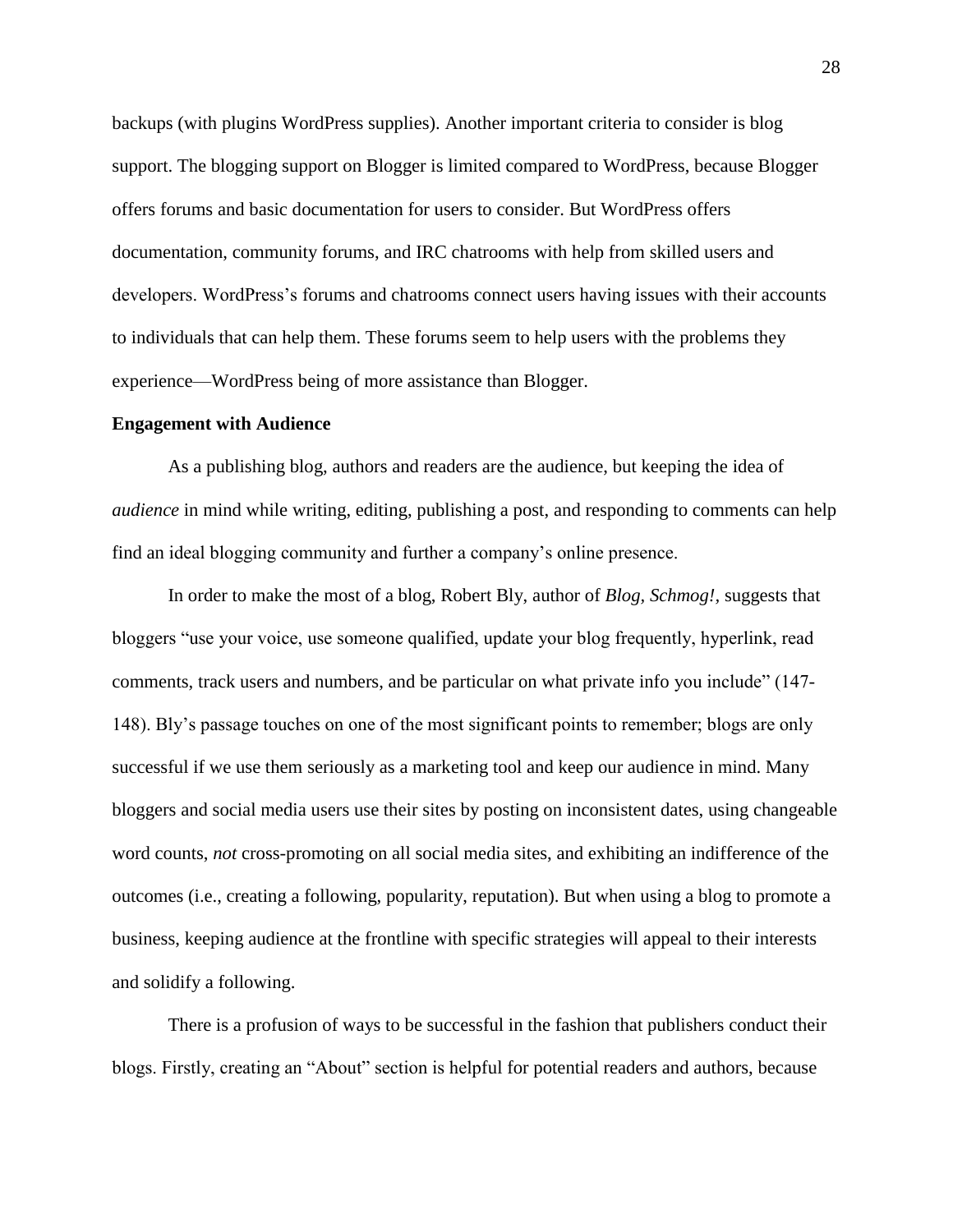this page gives them background on who works for the publishing company and offers information about the business and individual bios for each member of the company, to give the audience insight into who the company employs and the potential to develop a personal connection with writers. Recognizing writers begins the process of issuing authors and readers into virtual communities because they are distinguishable, and audience members may feel more comfortable reading content from writers they initially knew superficially.

The universal tone of blogging is professional yet informal because while blog writing is more laid-back, it is also presented online, and anyone can see it. So being personal (i.e. relatable) and professional (i.e. focusing on content) will give audience members a simple middle-ground to actually enjoy the content presented to them. What this looks like is using personality and style to convey professional content about the writing process of books. Of course, one must be careful when including crude words and controversial topics. But that all depends on the business and what is appropriate for *their* online image. The guidelines for each blog should be included on the site or in a FAQ tab to weed out any unwanted visitor comments.

Blogs are intended to be humanizing, enjoyable, popular, and valuable, and this is unique to each blog; no two blogs are the same (Bly). But being as authentic as possible perpetuates the feeling of belonging and community online, because while blogging is an opposite platform from spatial communities, the appeal of online communities (as discussed earlier) is that individuals can engage in them to feel connected and comfortable in their interests.

The blogging structure depends on how blogs are conducted, and I suggest writing at least two posts each week with at least 500 words for each post (Bausch). Consistency is fundamental when posting, so posting on the same days and times each week will create a consistent flow of content for viewers. When posting, subscribers will receive an email alerting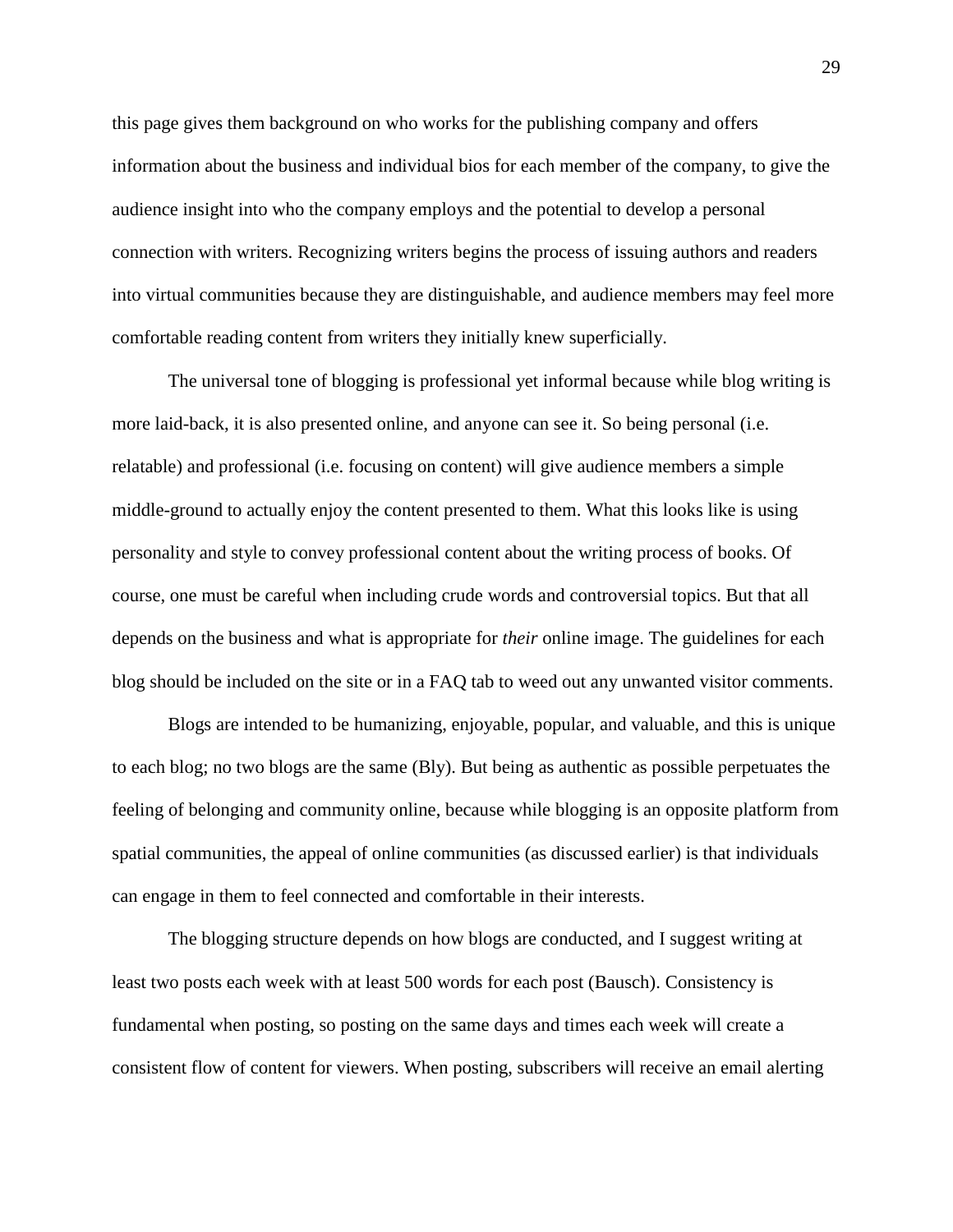them to new posts, but creating a routine of posting on Wednesdays and Fridays (for instance) gives the audience a concrete idea of when to expect new posts. Maintaining this routine will also keep writers on track when publishing content because the most ineffective way to run a blog is to be absent on the site for over a week and then explode the blog with multiple posts at once. Little pieces and posts of information keep authors and readers updated without overwhelming them, or the publisher.

When I look at a blog that is primarily text, I feel a sense of dread. Chopping up information with related images will also help the audience visualize the content described in posts as well as make reading the content breezy. If someone is blogging using WordPress, they can also create "tags." These tags are created by them when they are in the process of editing a post, so they can create categories that a specific post falls under. Case in point, if a blogger is writing a post about grammar tips, they will want to create tags such as "writing," "writing process," "grammar," "writing tips," and so on that their posts can fall under. Using these tags makes it easy for audience members to find information on particular topics of interest to them. So if authors or readers are looking for posts on a specific subject, they can maneuver through tags rather than scroll through the whole archive, which may be a tedious process if a blog is updated at least twice each week (Bausch).

Hyperlinking is an excellent tool allowing bloggers to link to outside sources; this may be done to give credit to sources from which they attained information, or perhaps users would like to display interesting sites to develop authors' knowledge of publishing, or to give background on content without having to give an explanation in posts. Similar to hyperlinking, crossadvertising posts on company social media sites will drive extra traffic to blogs by informing those that may not be aware of blogs.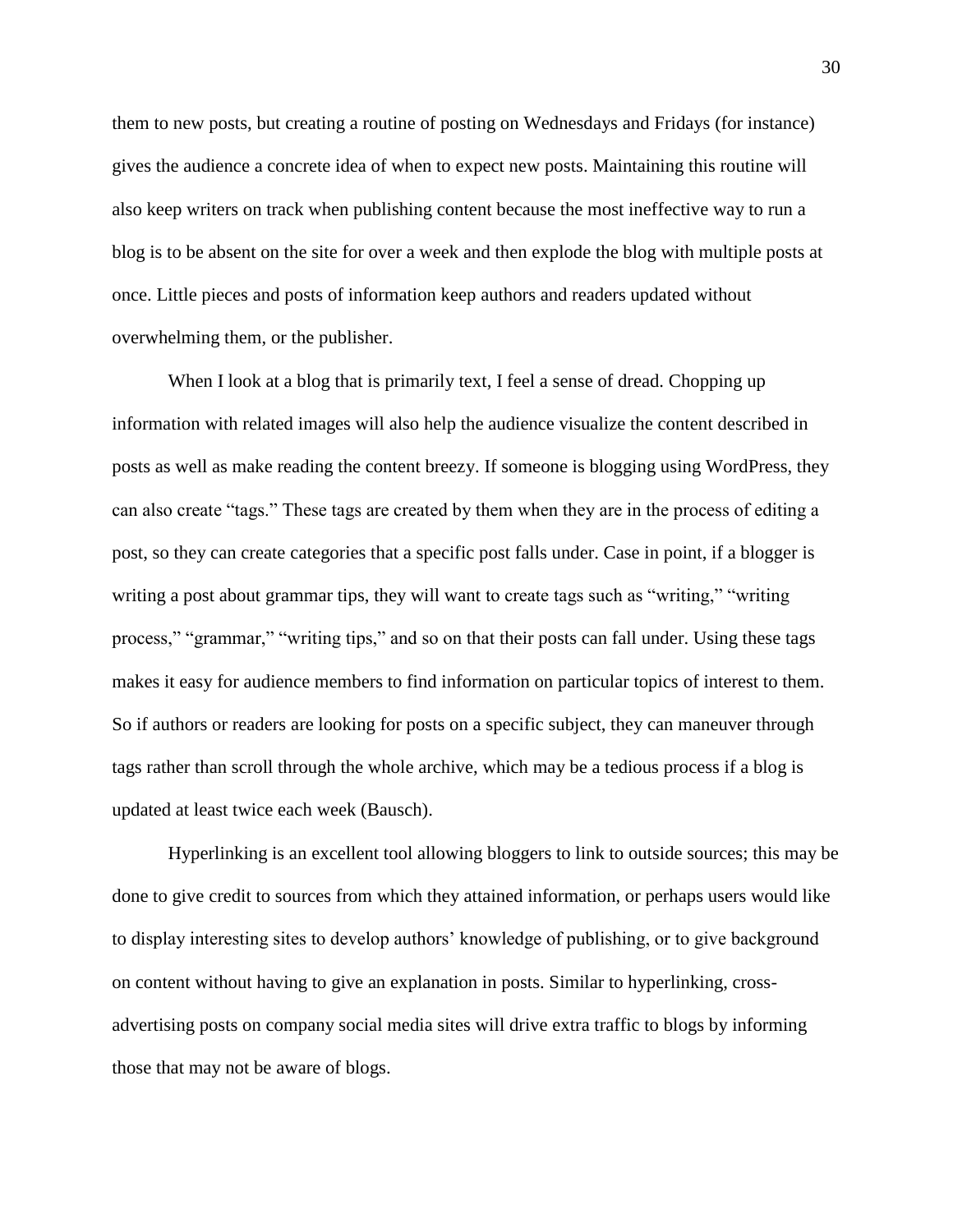And while a publisher can use any blogging site to promote their brand, Blogger and WordPress have an added safety measure that ensures bloggers, the blog, and communities are safe from any attackers, also known as Internet trolls. Considering blogging is healthy for individuals to express themselves, similar to all social media sites, this exposure and interactivity on the internet inadvertently promotes vulnerability for bloggers. This vulnerability may appear insignificant, but it can cause security issues for bloggers from any background. Individuals called *internet trolls* can damage the self-esteem and reputation of bloggers because they are indistinguishable; they have the capability to infiltrate online communities and create chaos—not only breaking up these communities, but also traumatizing individuals regularly using social media as their creative outlets (Lewis).

YouTube is an excellent example of trolling behavior, because on YouTube, users are able to hide behind their usernames (usually random and far from their true names) and harass YouTubers. YouTubers have some power, however; they can disable these comments, but this act also prevents benevolent comments from being posted. So it is not uncommon to see popular YouTubers delete their accounts or "take a break" to recuperate from their constant bullying. Such popular YouTubers include comedic YouTuber, Lucas Cruikshank, ASMR-creator, Springbok, viral sensation, Jessi Slaughter, and many more. The issue remains that no matter how strong a virtual community is, how many benefits it provides, the sense of belonging it may bring, or the connections and relationships that grow between individuals, trolls can effortlessly impede and shatter the strong barriers created by these communities. Picking up the pieces is not always possible.

A *troll* is internet slang and described by *Urban Dictionary* as, "the art of deliberately, cleverly, and secretly pissing people off… using dialogue"; and this can be done on blogs,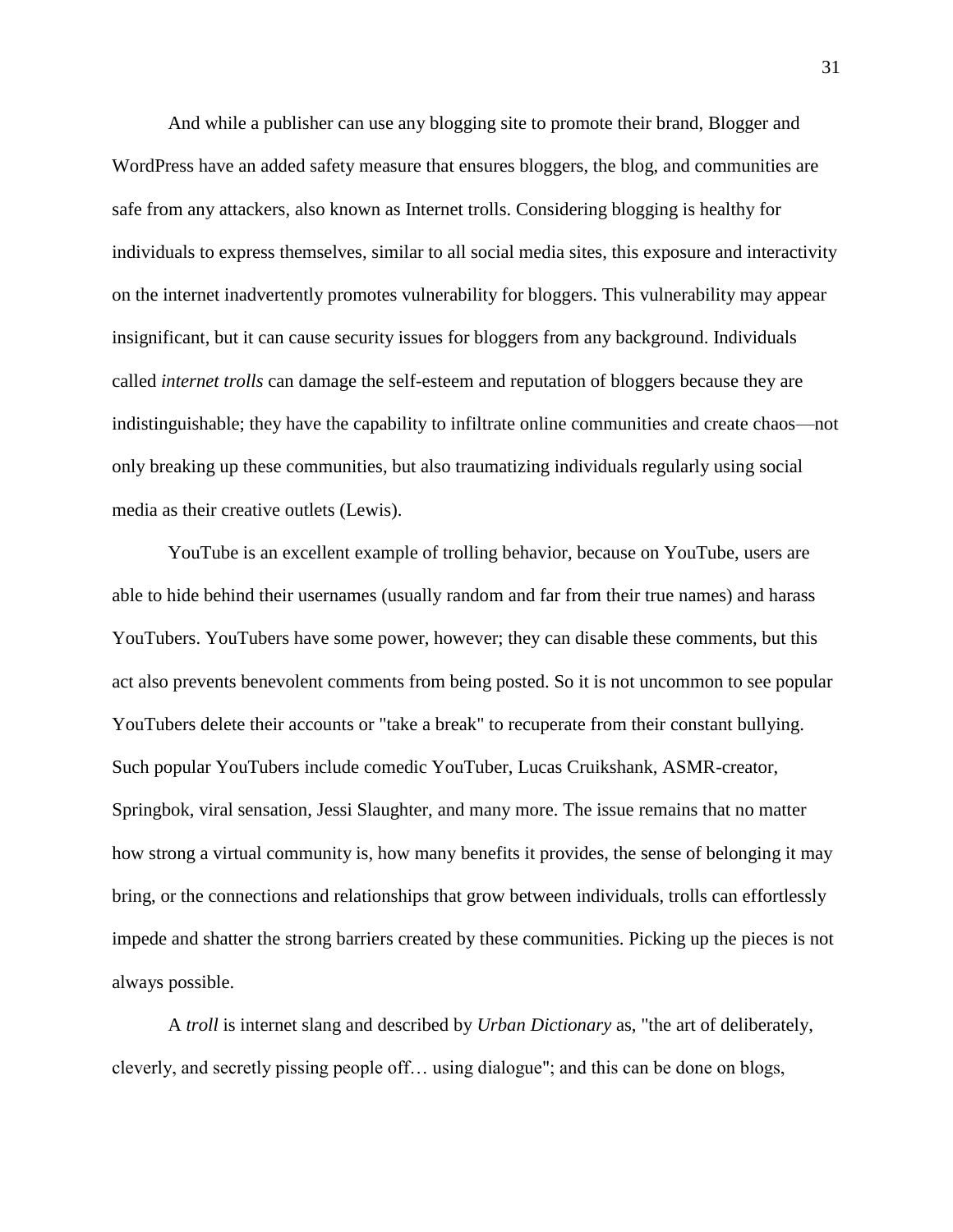chatrooms, forums, and any social media site (Lewis). A troll can be a friend, a family member, or a stranger. The ladder is almost always what we witness online.

Trolls are no longer just for storybooks; they are now online and emotionally destructive. They are autonomous and indistinguishable; this serves as the ideal playground for trolls to prey on other internet users. Physical, mythological trolls can cause physical pain and prevent passage across bridges; they are aggressors in these cases, but these instances in old storybooks do not compare to the psychological brutality inflicted by trolls online.

Autonomy is the currency of the web, and while it can be beneficial and harmless in virtual communities and with users with compassionate intentions, it can also be detrimental when speech takes the form of a troll (Cross). Frighteningly, trolls are estimated to have narcissistic, psychopathic, and sadistic personality traits (Lewis). These features are discouraging, considering the satisfaction that trolls experience posting crude comments on social media. Trolls usually work alone and are difficult to pick out and identify amongst other internet users. In an online format, a troll can blend into the site like camouflage and post comments that can cause hurt feelings and disrupt comfortable atmospheres. Online communities permit users the chance to role-play, adopt new identities, and hide behind masks (Cross).These qualities can be good but also can be bad when interrupted by various types of trolls. According to Andrea Weckerle, author of *Civility in the Digital Age: How Companies and People Can Triumph over Haters, Trolls, Bullies, and Other Jerks,* there is not one type of troll.

A troll may be broken down into five distinct categories. The first type of troll includes the spamming troll; this troll inserts links and unnecessary information into their comments that usually do not correspond to the community's discussion. Kook trolls are regular members that drop comments with no basis, a flamer troll works to make inflammatory comments, a hit-and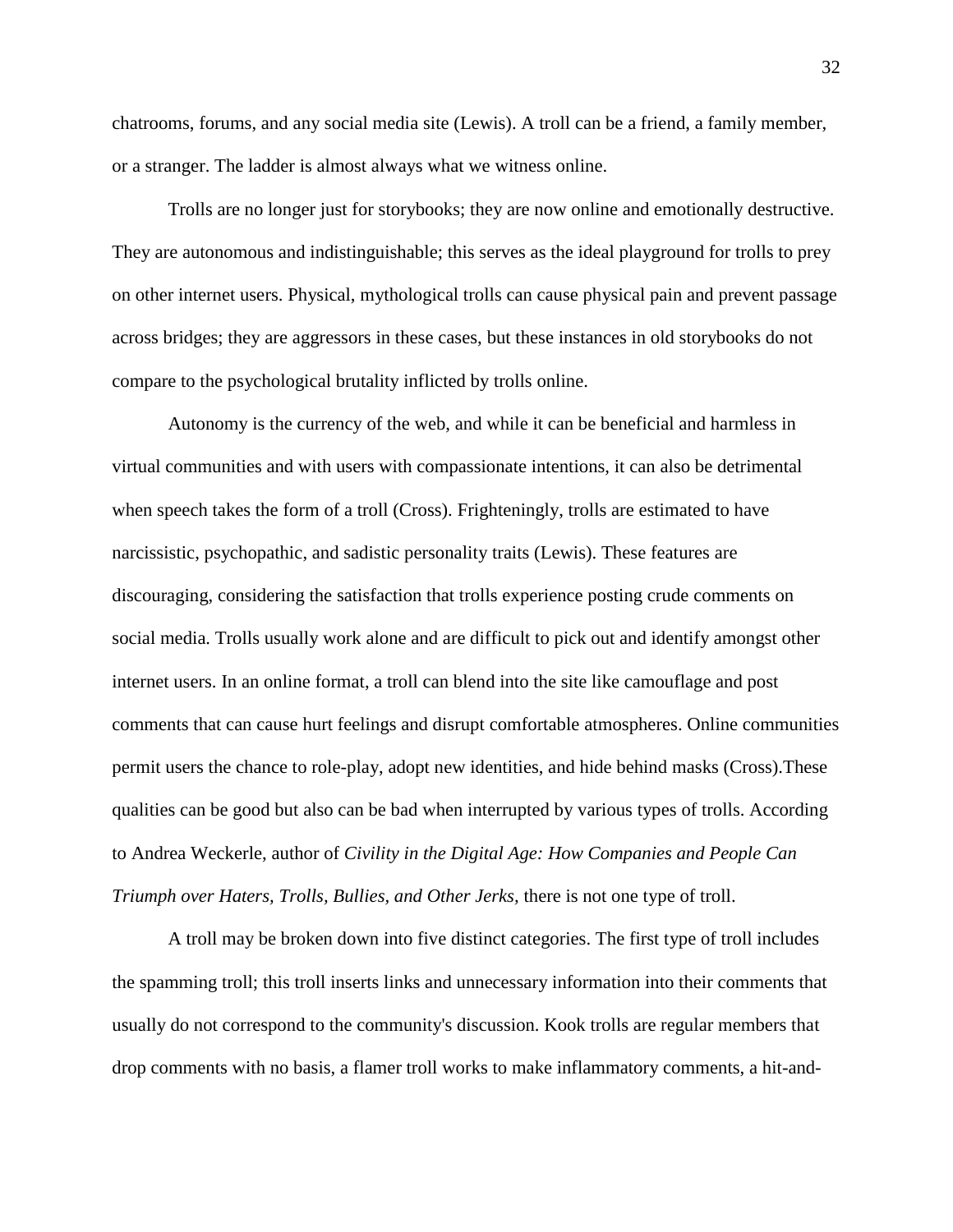runner troll will make a couple posts and move on (typically to harass another virtual community), and psycho trolls feel good by making others feel bad (Weckerle). So with these five trolls in mind, a publishing company can create their blogs, steering away from the possibility of one or more of the five trolls listed above intersecting their spaces.

What makes this multifaceted trolling possible is the absence of physicality. Christopher Hopkinson states in his article, "Trolling in Online Discussions: From Provocation to Community-Building," that the "physical distance between participants may potentially have a dehumanizing effect. When involved in antagonistic interactions, it is easier to see opponents not as real human beings but as mere characters in a form of game" (6). In this passage, Hopkinson is remarking on a connection between an irregular online interaction with someone and its possibility that if people are not visual, just textual, they are not truly people. As Hopkinson relays, this creates an inhumane effect on internet users, and internet trolls, already antagonistic, begin to view other internet users as fictional. This distance makes it possible for trolls to desecrate the online communities and emotional well-being of individuals with a,

> Delight in insulting, shocking, upsetting, and provoking others. They can write attacking and inflammatory content, bring irrelevant and extraneous information to online exchanges to throw discussions off course, or post offensive and shocking images, often doctored to serve their purposes. (Weckerle 87)

No topic is off limits for them, and with physicality stripped from internet users, a troll will not have remorse, because they have the notion that we are only truly alive when we are seen, and when we are not, it is easy for trolls to leave hateful comments. Of course, these trolls would not comment so hatefully if they were physically in front of the people they are mocking. Then, they would be confronted with the idea that the person they are physically hearing and speaking to is alive and well. The troll would then see reactions of their enemy's actions by the physical motions and facial expressions that the non-troll makes. This idea from Hopkinson exemplifies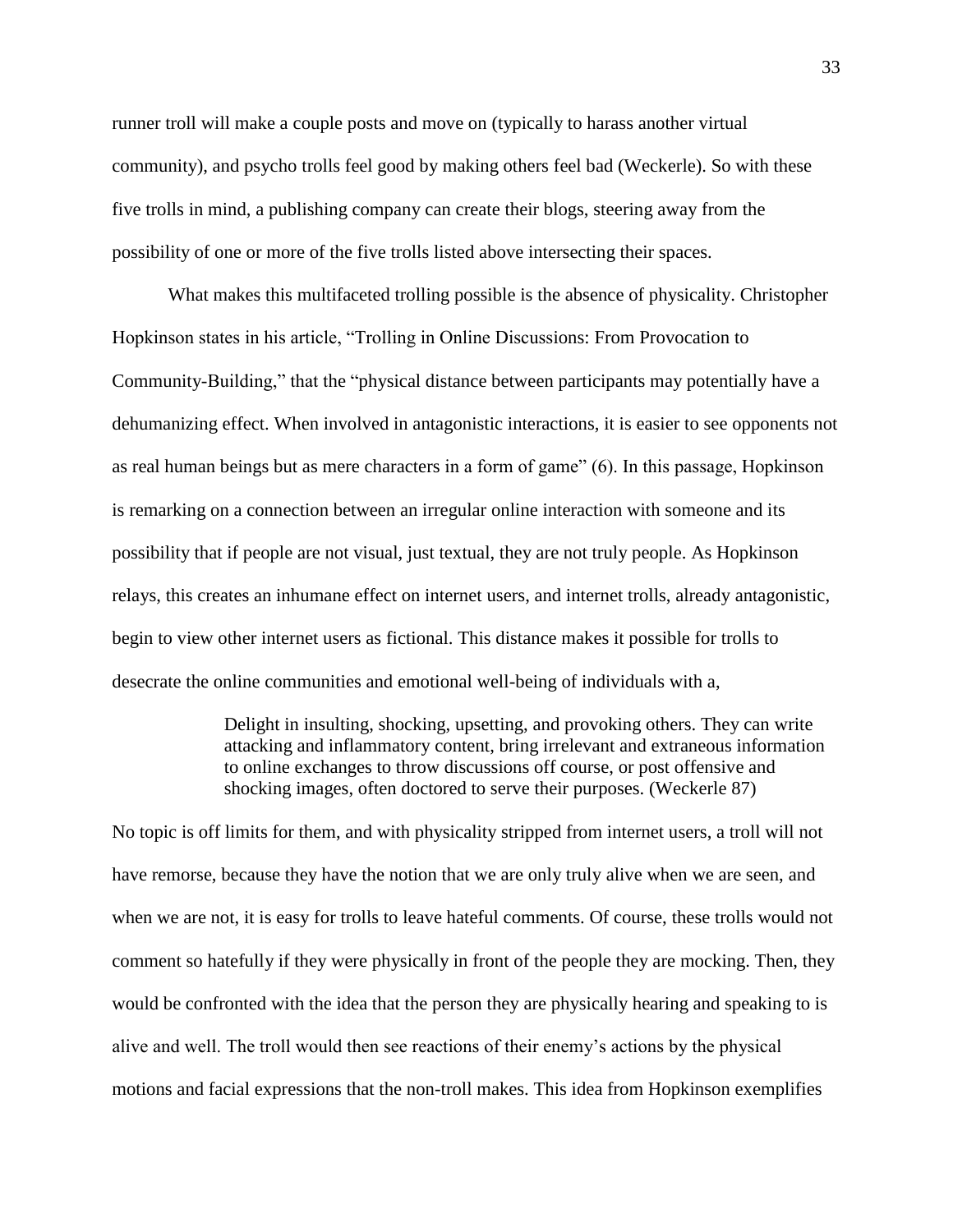the importance of physicality in interactions, and how without it, internet users are missing key aspects of themselves. This absence leaves users vulnerable and easy targets for trolls.

While acting with trolling tendencies may not seem virtually punishable, there can be consequences for their actions in personal and professional lives. When the identity of popular trolls is revealed, these individuals are socially ostracized and alienated by the important people in their lives. For example, on July 20, 2007, the CEO of Whole Foods, John Mackey, was revealed by *The Wall Street Journal* as a troll under the username "Rahodeb," a scramble of his wife's name, Deborah. For an eight-year period, Mackey used Yahoo!'s finance forum to undermine Whole Foods's main competitor, Wild Oats Market (Weckerle). While Mackey claimed that his chatter was harmless and not meant to come back to him, his posts released information about Whole Foods's merger with Wild Oats Market while simultaneously undercutting the sales and successfulness of the grocery brand competitor. These actions could be labeled as psycho or kook troll tendencies. And on December 24, 2009, Mackey resigned as chairman of Whole Foods with his reputation hanging in the balance (Weckerle).

So with the risk of tarnishing one's reputation, it is baffling as to why trolls do what they do. Why are trolls openly aggressive? They do not use trickery; they are not noble; they are not deceptive (Sautman). And as stated earlier by Hopkinson, trolls tend to have psychological dispositions that cause them to terrorize others, the main issue being narcissism. Envy is a trait that everyone possesses, but the degrees to which fits of jealousy manifest vary with each person, and with the autonomy of the internet, it becomes much easier for trolls to spew comments of hate and anger, bringing down the confidence of internet users and boosting the egocentrism of trolls. Mackey's trolling of Wild Oats Market was fueled by this envy and progressed as far as it did because the internet allowed Mackey autonomy and while he is one of the most influential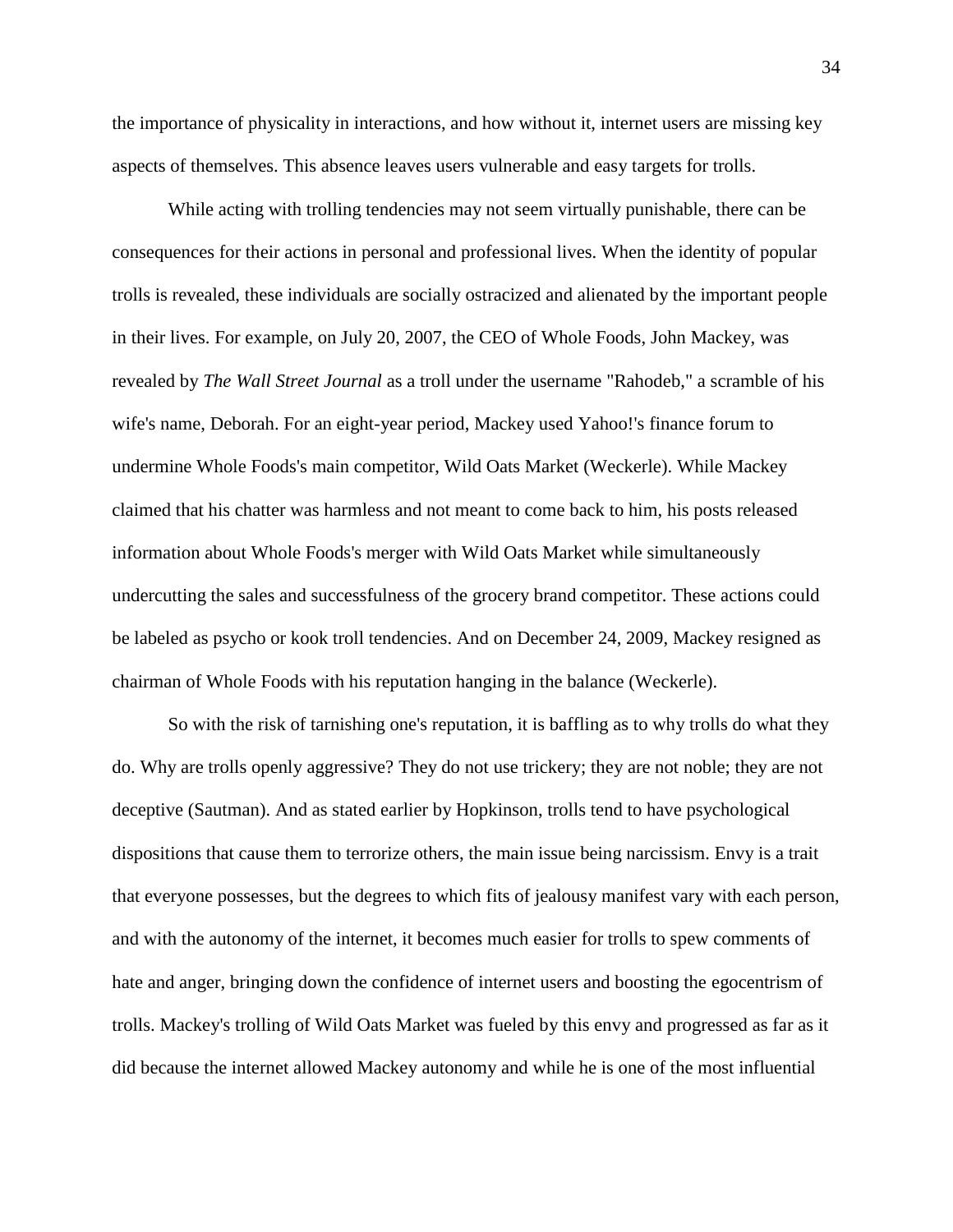advocates of the organic food movement, he is a perfect example of how the identity of trolls can be unexpected, and even leaders in strong movements.

#### **Civic Discourse**

Internet trolls are worth noting in this thesis, due to their prevalence in blogs and the possibility of a troll appearing in a publishing blog; especially because almost all virtual communities believe that protecting the health, safety, and experience in their specific communities require rules and boundaries, agreed upon by the creator(s) of the blog and audience (Song). Without an agreement of rules or policies on every blog, trolls can appear and even though trolls are a nuisance, their damage can go further than harming the mental health of Internet users.

Trolls can also have an effect on several aspects of a publishing company including,

A lower employee morale, reduction in work quality, lower productivity, absenteeism, loss of employee loyalty, employee retaliation, higher employee turnover, costs associated with recruitment and training of new employees, loss of customers and clients, reputational damage, a lowering of company valuation, and legal problems. (Weckerle 6)

With all of these potential issues weighing over a blog, the most practical action is to note a blogging policy that authors and readers can adhere to while commenting. And while WordPress and Blogger allow the author approval over comments before they are posted, a policy will (hopefully) save them the time they would have spent sifting through comments that may not reach the blog's mission, by outlaying respectful and civic discourse, procedures when the policies are not met, and how privacy will be protected (Song).

Not only will a blog policy warn commenters what speech will not be tolerated, and what will be deleted, but it also opens the door to authenticity (Trepte). With the trolls' antics safely bordered away from the community, bloggers can be truly authentic and comfortable in their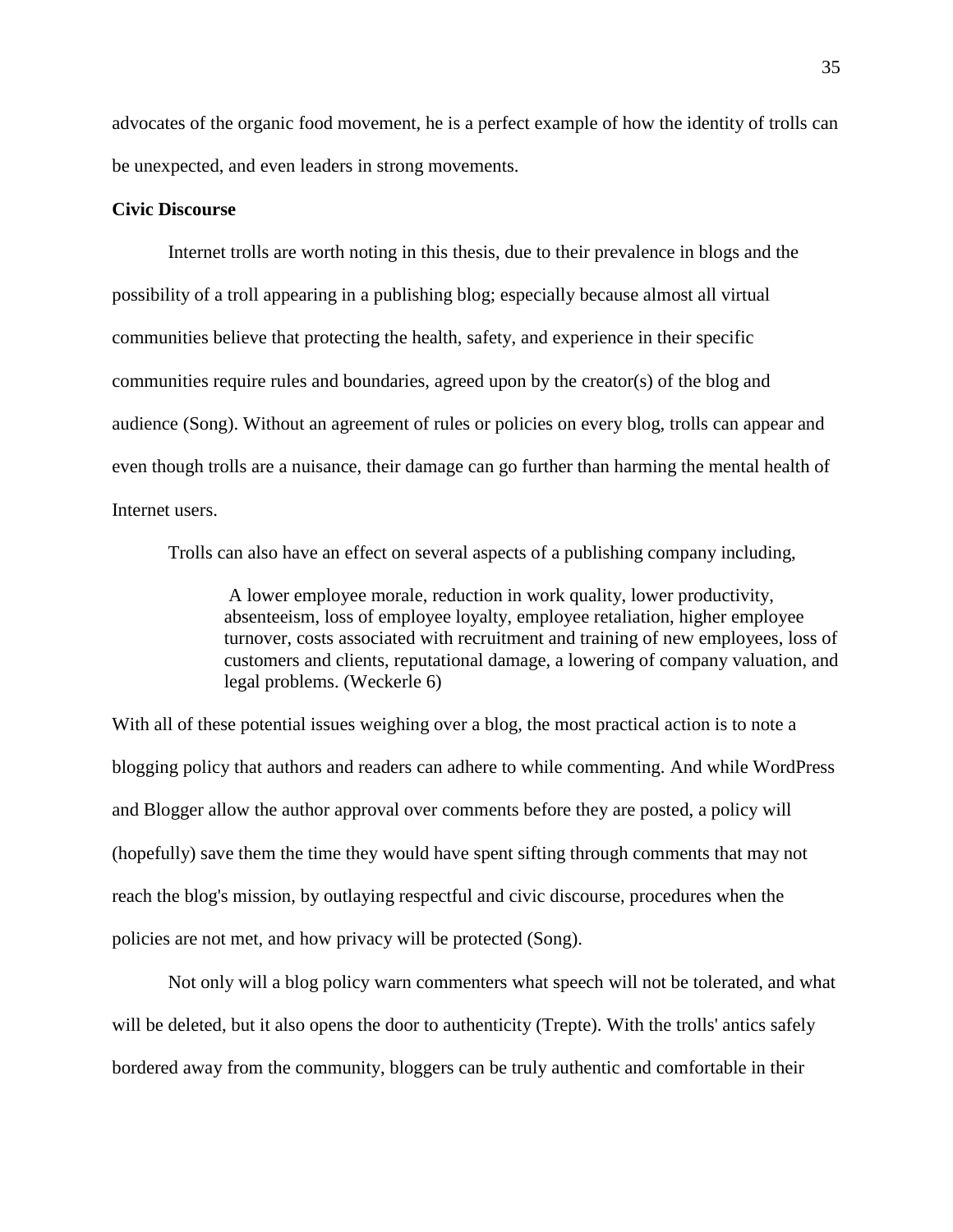settings. This, of course, furthers a closeness of virtual blogging communities and their inevitable collective intelligence that virtual communities strive for. With these policies and with the help of WordPress and Blogger's commenting approval safety measure, bloggers do not have to worry about engaging in negative commenting with trolls.

The common phrase, "Do not feed the trolls" is echoed through social media platforms as users attempt to fight the losing battle with trolls (Blood). Why trolls should not be "fed," so to speak, is because they thrive off of the attention. While simply leaving jarring and uncomfortable content on various platforms feeds into their self-indulgences, having the user comment back to them, gives the troll even more power and fuels future tirades. It can be infuriating to sit back and watch a troll's escapades, but instilling policies on blogs and using a safe blogging platform will insure the safety of any publishing company looking to strengthen their online presence; trolls no longer have the power when they are silenced with barriers.

Including a commenting policy on blogs sets the expectations for not only the audience but also the employees in the company, because posts will surely be a joint effort and being proactive online is *playing smart* (Hyder). This safety net protects publishing companies and their employees from trolls, but also from any legal trouble because,

> Inappropriate commentary can do many things: get the company in legal trouble with the US and other government agencies, companies, customers, or the public, diminish the company's brand name and reputation from negative publicity, damage the reputation with releasing private information, cost the company the ability to get patents or undermine its competitive advantage, or cost some jobs. (Hyder 180)

Even though a blog policy can delineate the guidelines of blogs, they are not intended to dictate a company's image. But responsible interactions and conversations on blogs are what will produce a publishing company's image (Hyder).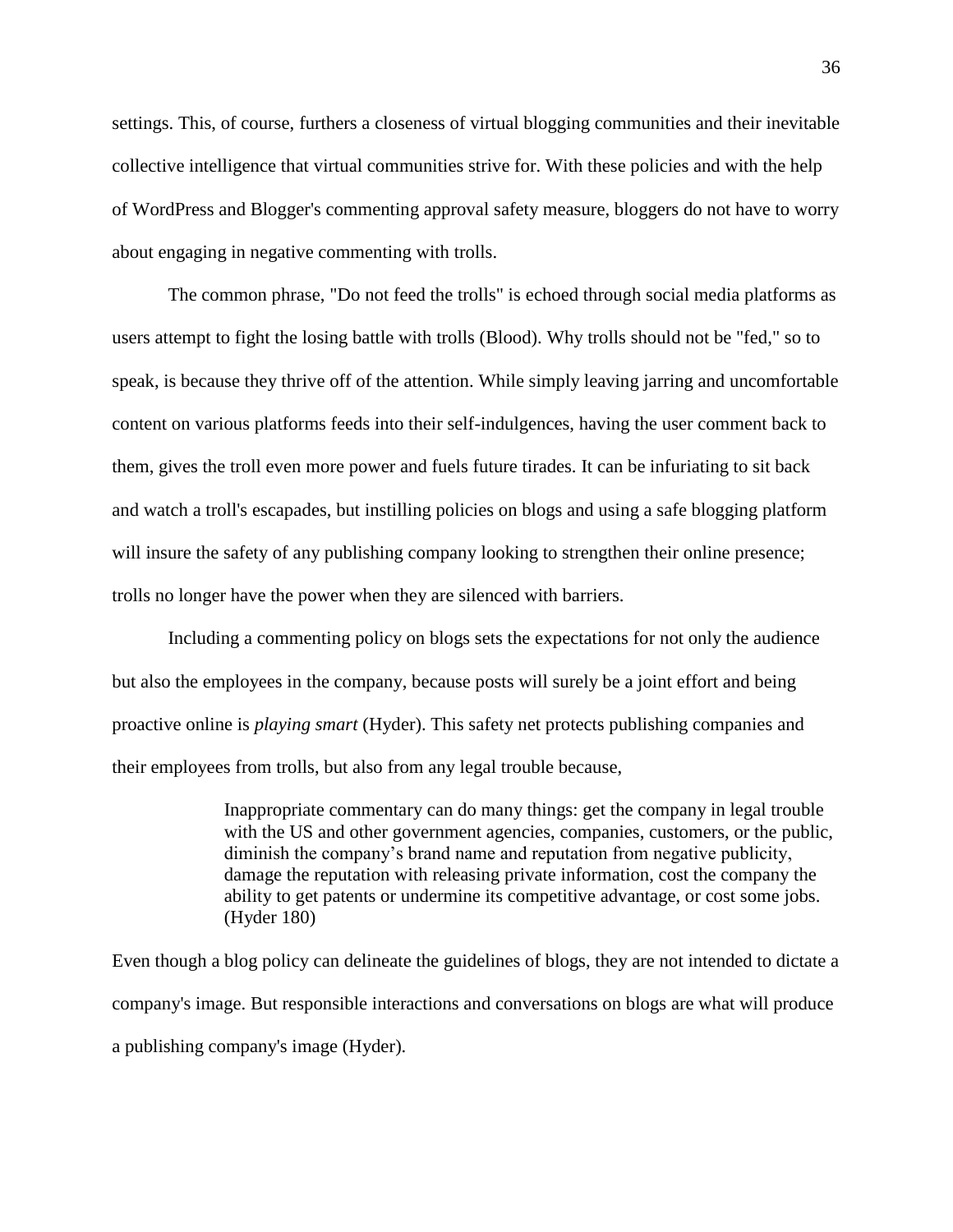The first step in creating an effective policy is to be aware of where the blog stands. In other words, what is the purpose of the blog? Is a company's blog meant to cater to authors and readers, or is it targeting a general audience? Next, clarify who owns what. Guarantee any information included in a blog and the comments must be hyperlinked, to give credit to authors. Third, keeping confidential information private assures that the company can be trusted with private information. Also, deciding who is responsible for writing posts and answering or approving comments gives identity to the blog as well as dictates the rules of engagement. It is crucial to address taboo topics in the policy too, to explain which can be discussed in posts and potential comments, have a system for monitoring the social sphere, make training available, and finally, have a crisis plan (Hyder).

Writing a policy on WordPress or Blogger limits the autonomy on these sites, *and* guarantees that contact information is provided (i.e. email address) in case the policy is ignored by commenters. And when users are distinguishable, it limits the likelihood that a blogger will troll a blog site, because the appeal to trolling is being autonomous and swiftly moving through sites without identification. Trolls are opposite of a blog's purpose because while bloggers are appealing to their audience to arrange a community and create a sense of connectedness through dialogue and collective thoughts, trolls attempt to break apart these communities and evoke chaos.

If a fellow blogger wishes to provide a comment on one or numerous posts, an email will be sent to the email associated with the user's blog account asking for the creator's approval of the comment, to which they may review the comment and approve or delete it. This feature keeps authority in the hands of the blog creator, certifying that the comments on their post reside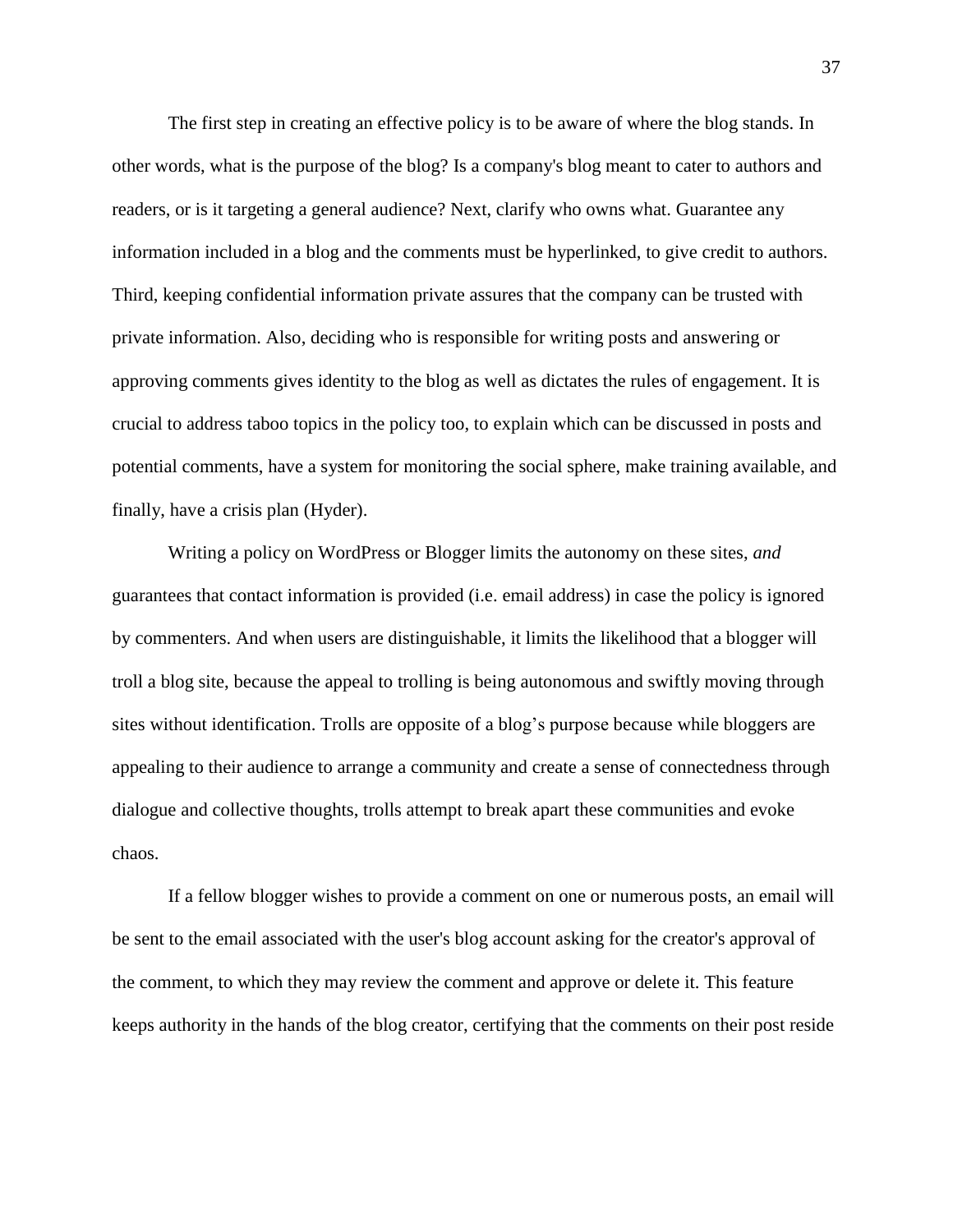within their virtual publishing community. This measure is paramount in maintaining connections between publishing companies and their potential and current authors and readers.

Without safety in virtual communities, an audience will feel vulnerable and may distance themselves. Distancing could include audience members being unratified members and not fully contributing to the community to which they belong. With that said, it is central to remember how to devise policies on appropriate civic discourse and keep in mind policies while assessing pending comments, by measuring if they meet the blog's standards.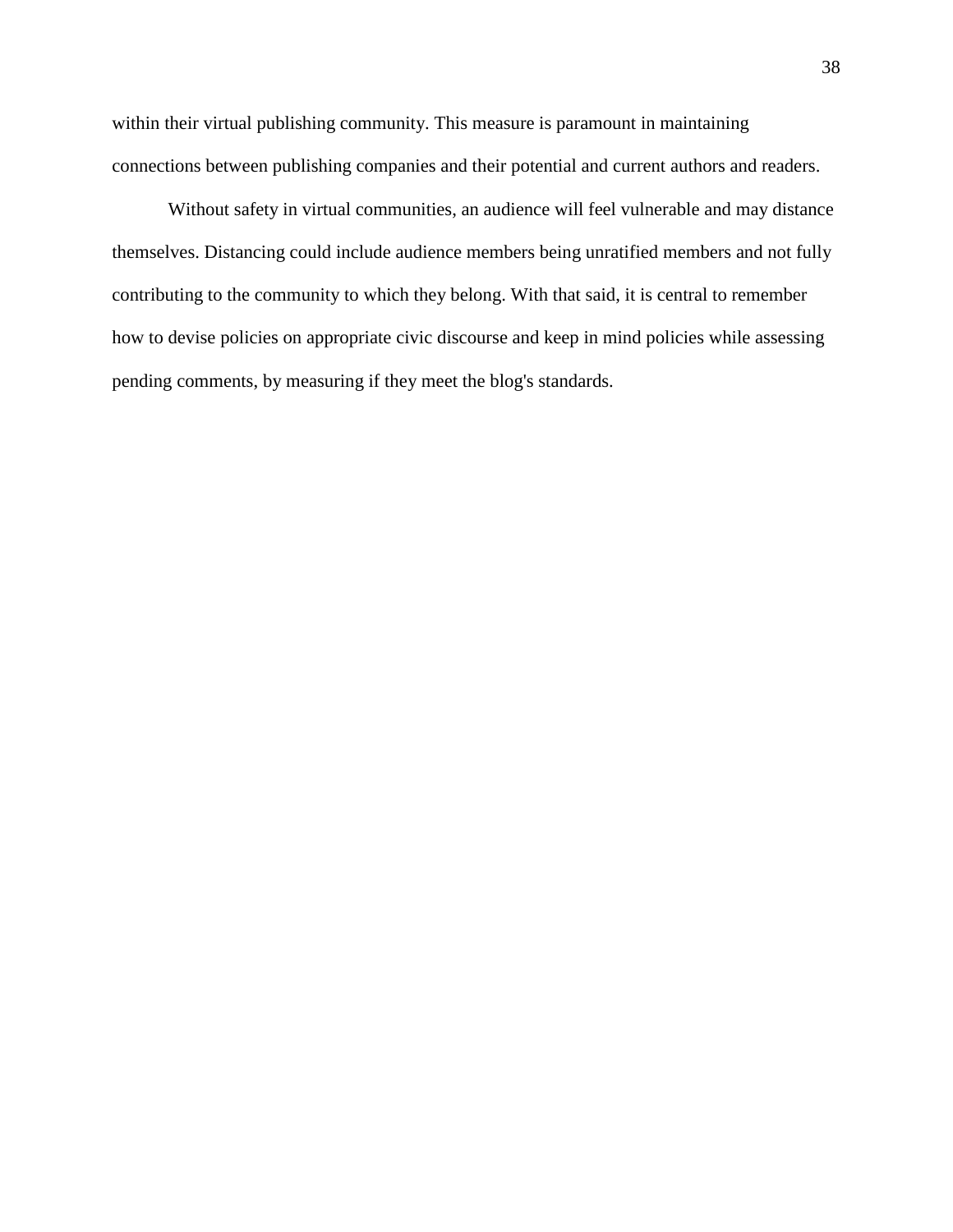#### **Conclusion**

Blogging was the first social media platform created in the digital age and while it may get less attention than Facebook and Twitter, it has sparked the social media phenomenon that we witness each time we use an electronic device. Not only do we use social media such as Facebook, Twitter, Instagram, and many more to communicate and stay connected, but they can also be used professionally, to market brands.

Publishing companies may want to market their brands with multiple social media outlets (it is highly recommended to do so), but contributing at least twice each week to a blog with information concerning current and potential authors and readers such as writing tips, book release dates, and interesting facts from the literature world, one's company can keep their audience updated with frequent posts and grow their online presence.

Blogging has multiple purposes, not only to use posts to share important information with authors and readers but also to create a virtual community surrounding the online publishing world. While physical communities have their benefits, they also have several setbacks. Spatial communities limit one's autonomy and are not accessible all day. These communities are also often times not created based on personal choice. Such communities can include neighborhoods, coffee houses, colleges, and much more. But online communities are communities that users elect to be a part of; they are communities with limited pressure and perpetual accessibility. And unlike spatial communities, they offer extra layers of advantages such as identifying and connecting with individuals with similar interests and contributing to and being inside a collective intelligence—a space where ideas and discussions birth varying ideas and knowledge on issues and topics in writing and publishing.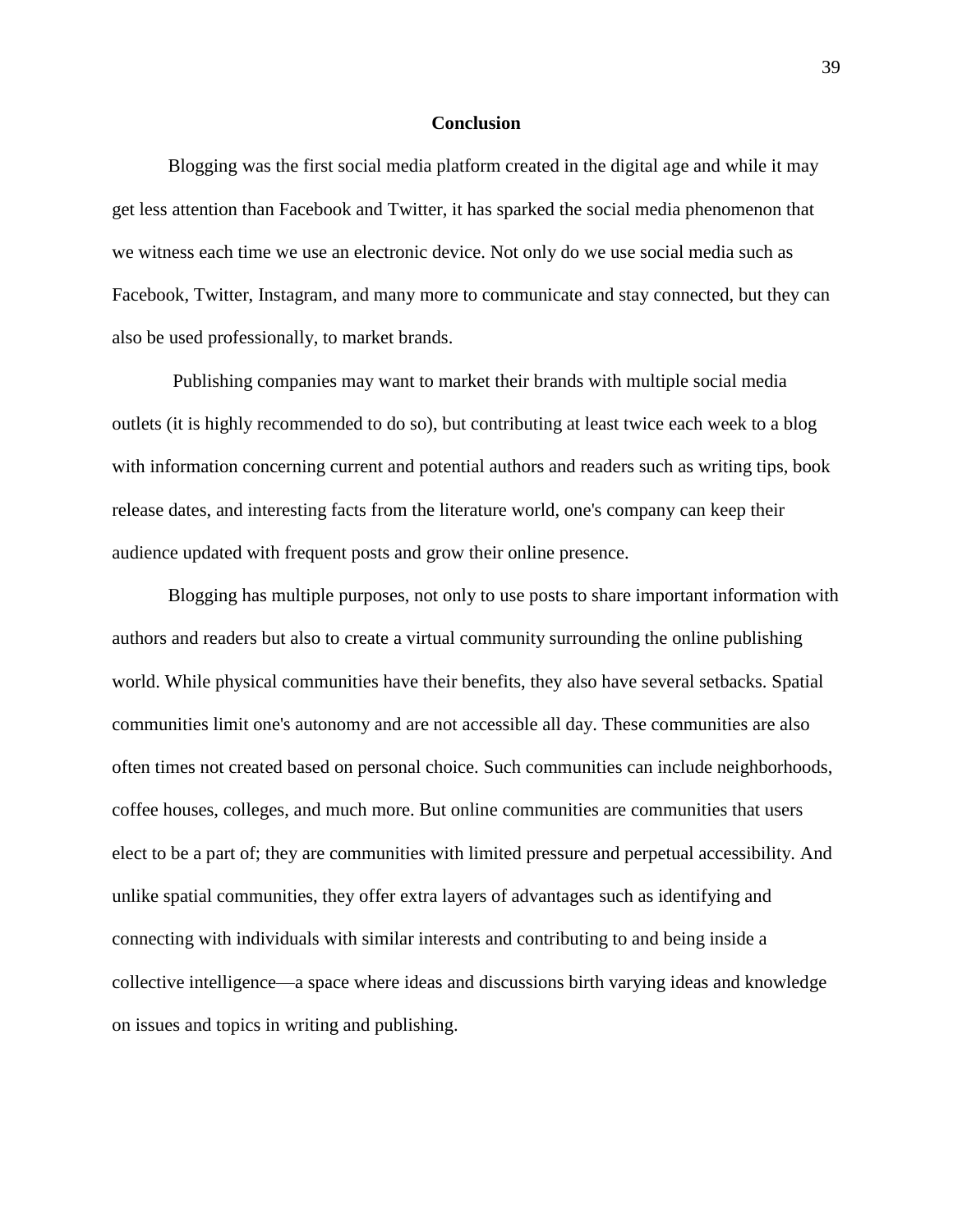It is vital to proceed with a blog, keeping in mind not only the previously mentioned gains, but also the risks, and how they can be overcome. One of the benefits of cultivating these online communities around publishing blogs is the indistinguishability—the ability to engage in blog dialogue and content to the comfort level of the user. But this asset can also work against these communities if the creators of blogs are not cautious of predators called *trolls*.

A troll can impede and soil the communication and connections made by community members if boundaries are not instilled by blog creators. This means, no identification between like individuals and no journey toward collective intelligence can be initiated—ultimately leading toward incapacity to further brands and use social media to guide individuals during the publishing process. This can result in many problematic situations—the major ones being tarnished brand reputations, legal troubles, and the failure of building a community online for a publishing audience.

To combat these trolls, choosing the appropriate blogging platform (such as WordPress or Blogger) with security measures such as having the power to approve and disapprove comments and tabs to create policies that community members can use while writing comments. Using these best blogging practices ensures companies can safely and with purpose, use social media to make their brands and appeal to publishing audiences efficiently in the technology age.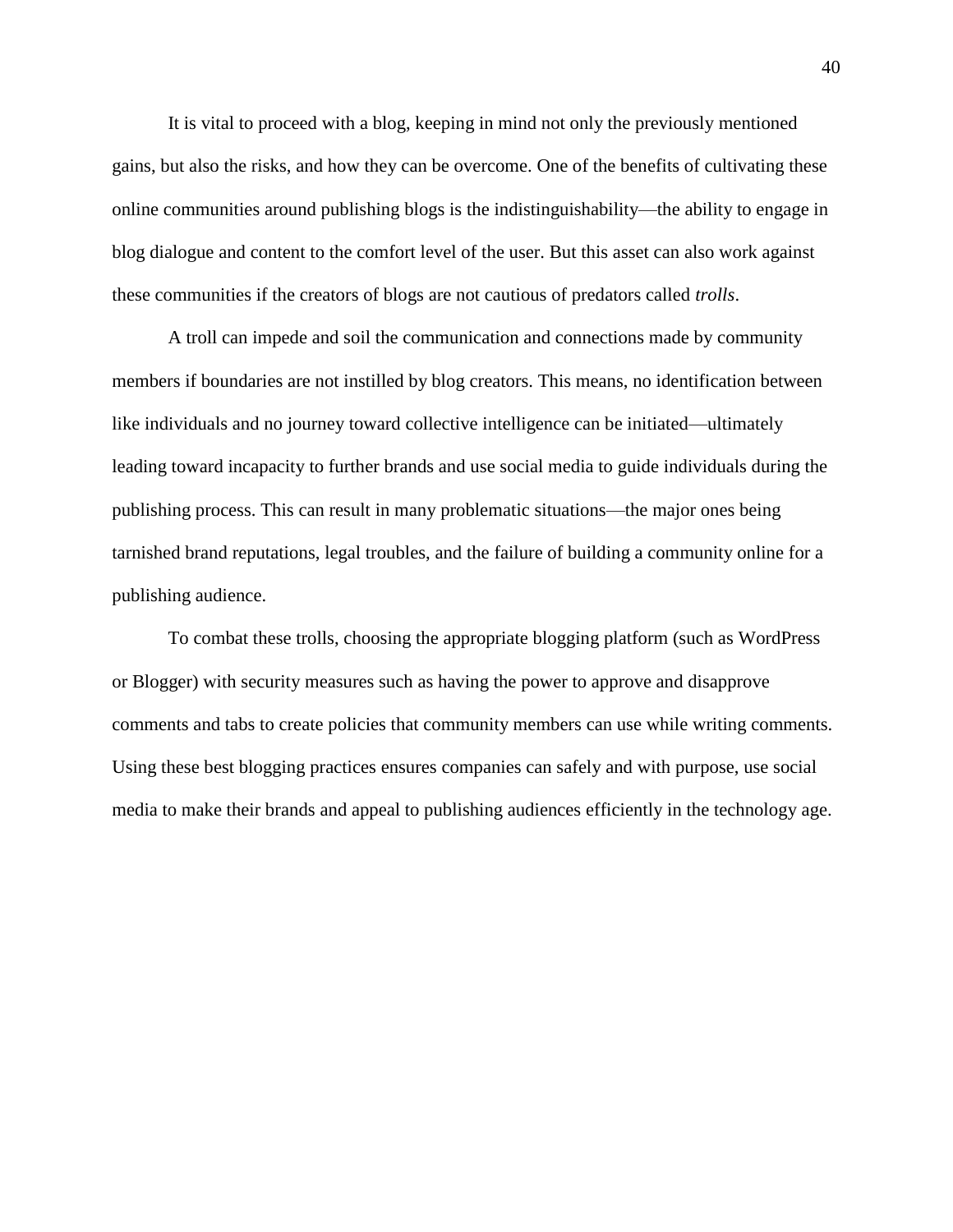- Barton, Matthew D. "The Future of Rational-Critical Debate in Online Public Spheres." *Computers and Composition* 22.2 (2005): 177-190. Print.
- Bausch, Paul. *We Blog: Publishing Online With Weblogs*. Indianapolis, IN: Wiley Pub., 2002.
- Berger, Jonah. *Contagious: Why Things Catch On*. 1st Simon & Schuster hardcover ed. New York: Simon & Schuster, 2013.

Blood, Rebecca. *The Weblog Handbook.* Cambridge: Perseus, 2002. Print.

- Bly, Robert W. *Blog, Schmog!: The Truth About What Blogs Can (and Can't) Do for Your Business*. Nashville, Tenn.: Nelson Books, 2006.
- Bolander, Brook. *Language and Power in Blogs: Interaction, Disagreements and Agreements*. Amsterdam: John Benjamins Publishing Company, 2013.
- Burke, Kenneth. "Language as Symbolic Action." *Modern and Postmodern Rhetoric* (n.d.): 1340-1347. Web. 1 Dec. 2015.
- Cross, Mary. *Bloggerati, Twitterati: How Blogs and Twitter Are Transforming Popular Culture*. Santa Barbara, Calif.: Praeger, 2011.
- Delanty, Gerard. *Community*. London ; New York, NY: Routledge, 2003.
- Fang, Irving. *Alphabet to Internet*. 2nd ed. St. Paul: Rada, 2012. Print.
- Freire, Paulo. *Pedagogy of the Oppressed*. New York: Continuum, 1992. Print.
- Friedman, Jane. "What Should Authors Blog About?" Blog post. *Jane Friedman*. WordPress, 27 Oct. 2014. Web. 21 May 2017.
- Gurak, Laura J., and Smiljana Antonijevic. "The Psychology of Blogging: You, Me, and Everyone In Between." *American Behavioral Scientist* 52.1 (2008): 60-68. *Academic Search Premier*. Web. 11 Nov. 2015.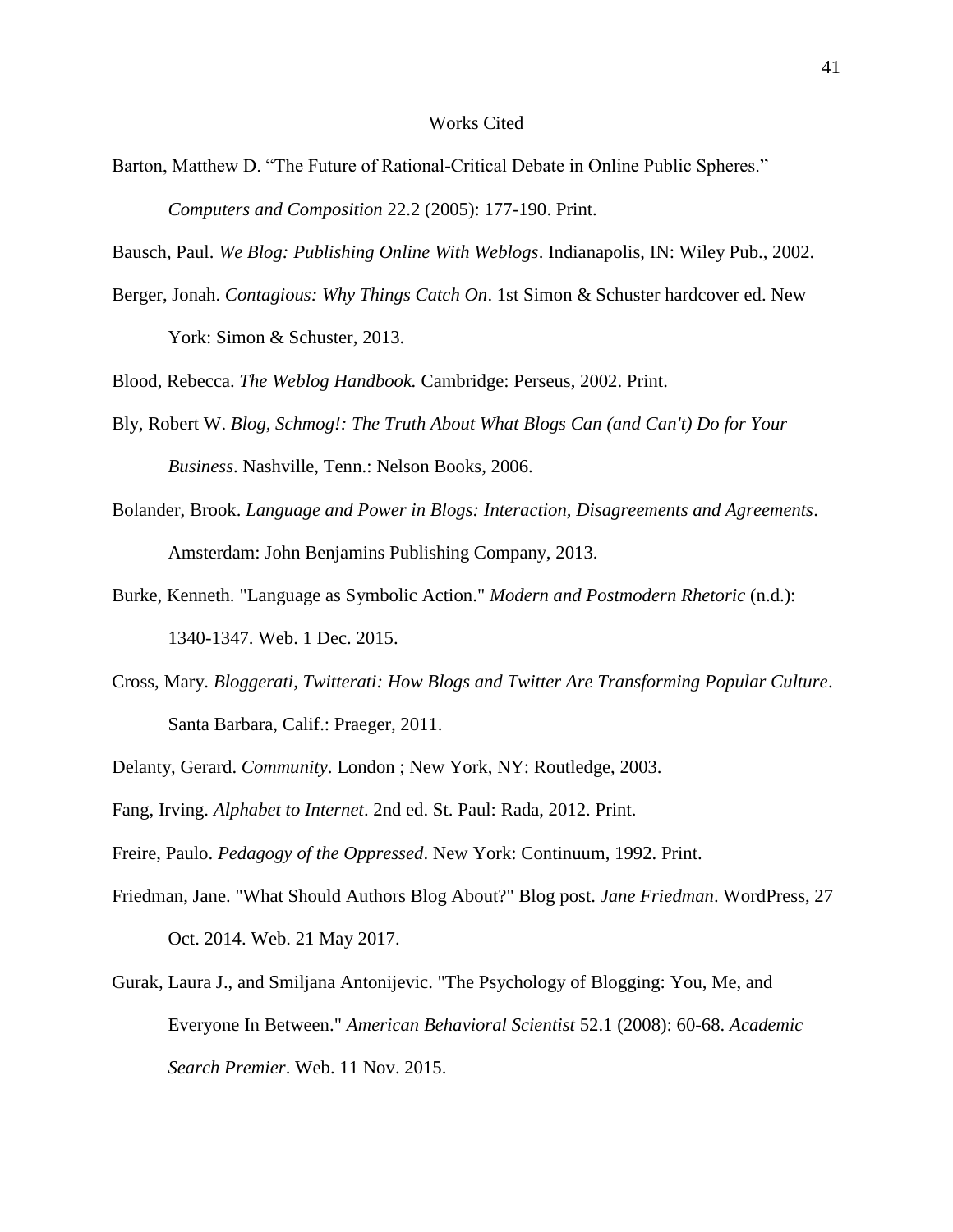- Habermas, Jürgen, and Thomas Burger. *The Structural Transformation of the Public Sphere: An Inquiry into a Category of Bourgeois Society*. Cambridge, MA: MIT, 1998. Print.
- Hopkinson, Christopher. "Trolling In Online Discussions: From Provocation to Community-Building." *Brno Studies in English* 39.1 (2013): 5-25. *Academic Search Premier*. Web. 1 Dec. 2015.
- Hyder, Shama. *The Zen of Social Media Marketing: An Easier Way to Build Credibility, Generate Buzz, and Increase Revenue*. [2nd ed.]. Dallas, Tex.: [Jackson, TN]: Benbella Books, 2012.
- Jenkins, Henry, Sam Ford, Joshua (Joshua Benjamin) Green. *Spreadable Media: Creating Value and Meaning in a Networked Culture*. New York: New York University Press, 2013.
- Lewis, Jordan Gaines. "Internet Trolls Are Also Real-Life Trolls." *The Guardian*. Guardian News and Media, 25 Feb. 2014. Web. 1 Dec. 2015.
- McCullagh, Karen. "Blogging: Self Presentation and Privacy." *Information & Communications Technology Law* 17.1 (2008): 3-23.*Academic Search Premier*. Web. 20 Feb. 2016.
- McLuhan, Marshall. *The Gutenberg Galaxy: The Making of Typographic Man*. [Toronto]: University of Toronto Press, 1962.
- Pasquale, Frank. "How to Tame an Internet Troll." *Chronicle of Higher Education* 62.5 (2015): 19. *Academic Search Premier*. Web. 22 Feb. 2016.

Rheingold, Howard. *Net Smart: How to Thrive Online*. Cambridge, MA: MIT Press, 2012.

- Sautman, Matt. "The Art of Trolling: A Philosophical History of Rhetoric." *The Artifice*. N.p., 12 Apr. 2017. Web. 18 Apr. 2017.
- Trepte, Sabine., and Leonard Reinecke. *Privacy Online: Perspectives on Privacy and Selfdisclosure in the Social Web*. Heidelberg ; New York: Springer-Verlag, 2011.